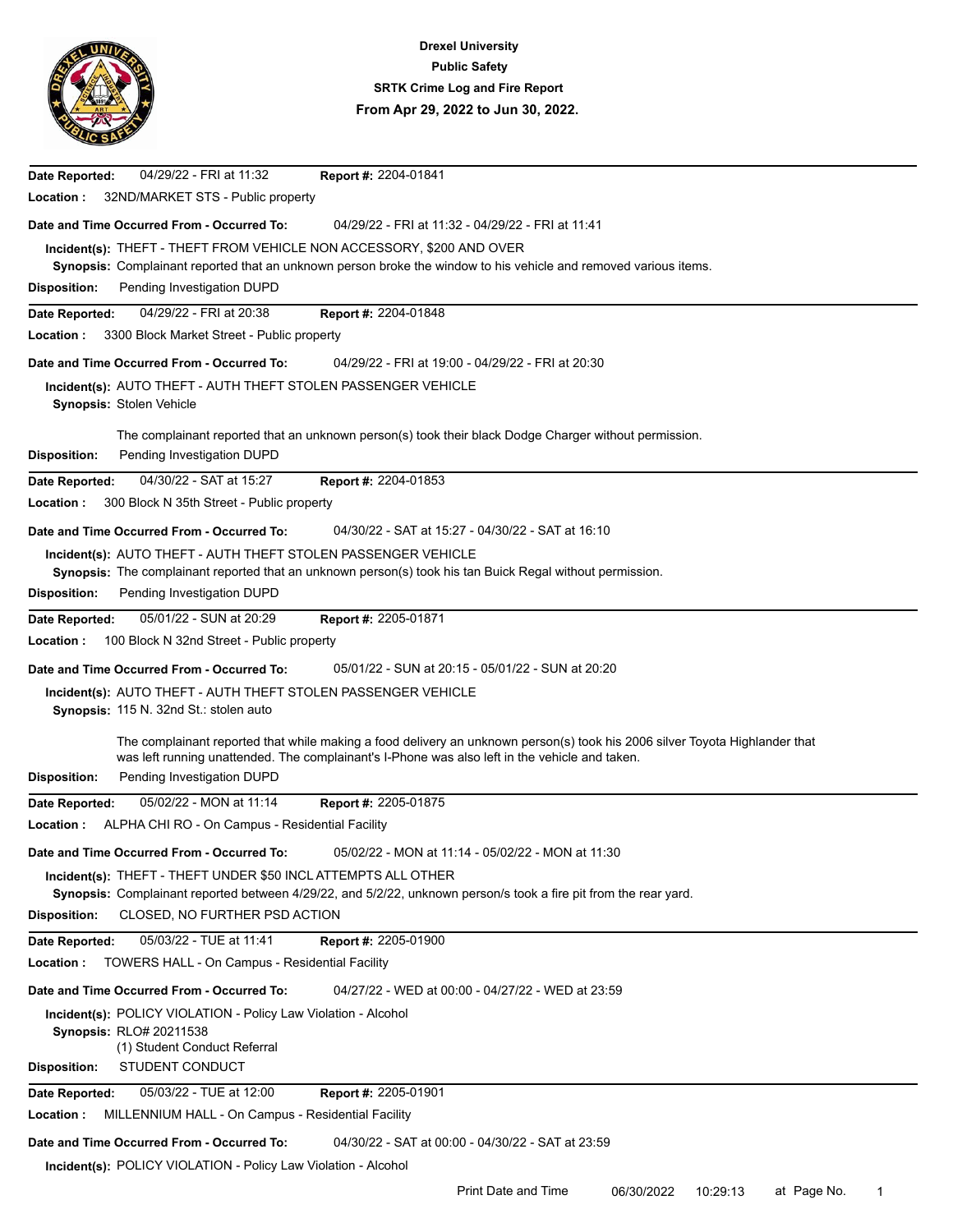

| Synopsis: RLO# 20211549<br>(3) Student Conduct referrals                                                                                                                                                 |
|----------------------------------------------------------------------------------------------------------------------------------------------------------------------------------------------------------|
| <b>STUDENT CONDUCT</b><br><b>Disposition:</b>                                                                                                                                                            |
| 05/03/22 - TUE at 20:00<br>Report #: 2205-01909<br>Date Reported:                                                                                                                                        |
| Location:<br>TOWERS HALL - On Campus - Residential Facility                                                                                                                                              |
| Date and Time Occurred From - Occurred To:<br>05/03/22 - TUE at 20:00 - 05/03/22 - TUE at 20:16                                                                                                          |
|                                                                                                                                                                                                          |
| Incident(s): OTHER OFFENSE - OTHER OFFENSES - HARASSMENT BY COMMUNICATION<br>Synopsis: The complainant reported that he was receiving unwanted text messages from an unknown person after he contacted a |
| website for services that he no longer wanted.                                                                                                                                                           |
| Pending Investigation DUPD<br><b>Disposition:</b>                                                                                                                                                        |
| 05/04/22 - WED at 17:37<br>Report #: 2205-01921<br>Date Reported:                                                                                                                                        |
| 33RD/MARKET STS - Public property<br>Location:                                                                                                                                                           |
| Date and Time Occurred From - Occurred To:<br>05/04/22 - WED at 17:37 - 05/04/22 - WED at 18:24                                                                                                          |
| Incident(s): THEFT - THEFT EXCEPT AUTO THEFTS \$200 AND OVER BICYCLE                                                                                                                                     |
| Synopsis: Complainant reported that an unknown person cut the lock off of his bike and stole it.                                                                                                         |
| <b>Disposition:</b><br>Pending Investigation DUPD                                                                                                                                                        |
| Date Reported:<br>05/06/22 - FRI at 01:29<br>Report #: 2205-01938                                                                                                                                        |
| RACE HALL - On Campus - Residential Facility<br>Location:                                                                                                                                                |
| Date and Time Occurred From - Occurred To:<br>05/06/22 - FRI at 01:29 - 05/06/22 - FRI at 01:41                                                                                                          |
| Incident(s): POLICY VIOLATION - Policy Law Violation - Alcohol                                                                                                                                           |
| Synopsis: Hospital case- Female goa                                                                                                                                                                      |
| (1) Student Conduct Referral                                                                                                                                                                             |
| RLO# 20211579                                                                                                                                                                                            |
| <b>Disposition:</b><br>STUDENT CONDUCT                                                                                                                                                                   |
| 05/06/22 - FRI at 09:08<br>Report #: 2205-01943<br>Date Reported:                                                                                                                                        |
| Location:<br>OFF CAMPUS LOCATION - Non-reportable location                                                                                                                                               |
| Date and Time Occurred From - Occurred To:<br>05/06/22 - FRI at 09:08 - 05/06/22 - FRI at 09:10                                                                                                          |
| Incident(s): OTHER OFFENSE - OTHER OFFENSES - HARASSMENT BY COMMUNICATION                                                                                                                                |
| Synopsis: Report of Harassment                                                                                                                                                                           |
| The complainant reported that he was receiving unwanted messages and threats on social media from an unknown person he                                                                                   |
| met online.                                                                                                                                                                                              |
| <b>Disposition:</b><br>Pending Investigation DUPD                                                                                                                                                        |
|                                                                                                                                                                                                          |
| Date Reported:<br>05/06/22 - FRI at 12:15<br>Report #: 2205-01948<br>Location:<br>MILLENNIUM HALL - On Campus - Residential Facility                                                                     |
|                                                                                                                                                                                                          |
| Date and Time Occurred From - Occurred To:<br>05/06/22 - FRI at 12:15 - 05/06/22 - FRI at 13:12                                                                                                          |
| <b>Incident(s): FIRE - FIRE - On-Campus Student Housing Facility</b>                                                                                                                                     |
| Synopsis: Fire in Residential Hall with Injuries<br>Cause of Fire - Accidental                                                                                                                           |
| Number of Injuries - 1                                                                                                                                                                                   |
| Cost of Damages - Unknown at this time.                                                                                                                                                                  |
| CLOSED, NO FURTHER PSD ACTION<br><b>Disposition:</b>                                                                                                                                                     |
| 05/07/22 - SAT at 01:37<br>Report #: 2205-01952<br>Date Reported:                                                                                                                                        |
| MYERS HALL - On Campus - Residential Facility<br>Location:                                                                                                                                               |
| Date and Time Occurred From - Occurred To:<br>05/07/22 - SAT at 01:37 - 05/07/22 - SAT at 02:16                                                                                                          |
| Incident(s): POLICY VIOLATION - Policy Law Violation - Alcohol                                                                                                                                           |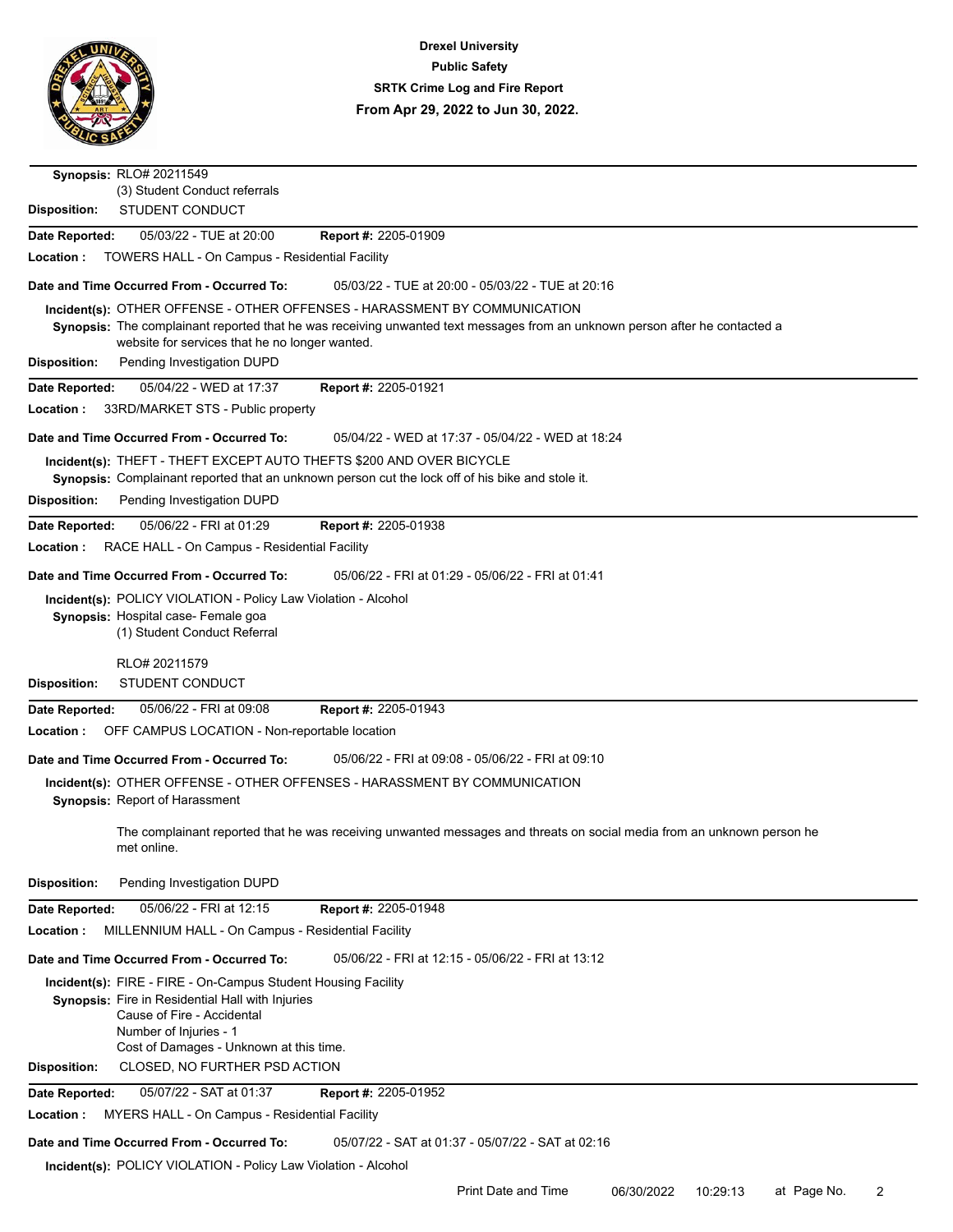

**Synopsis:** 1 Policy Violation - Alcohol RLO# 20211588 **Disposition:** STUDENT CONDUCT **Date Reported:** 05/07/22 - SAT at 06:03 Report #: **Location :** Wawa - On Campus Report #: 2205-01955 **Incident(s):** THEFT - THEFT EXCEPT AUTO THEFTS \$50 TO \$199.99 RETAIL **Date and Time Occurred From - Occurred To:** 05/07/22 - SAT at 06:03 - 05/07/22 - SAT at 06:22 **Synopsis:** Complainant reported that an unknown offender stole consumable goods and fled toward the subway. The items were recovered on the subway. **Disposition:** CLOSED, NO FURTHER PSD ACTION **Date Reported:** 05/08/22 - SUN at 12:39 Report #: **Location :** 3400 Block Baring - Non-reportable location Report #: 2205-01966 **Incident(s):** THEFT - THEFT UNDER \$50 INCL ATTEMPTS ALL OTHER **Date and Time Occurred From - Occurred To:** 05/08/22 - SUN at 12:39 - 05/08/22 - SUN at 13:13 **Synopsis:** Complainant stated an unknown person was viewed on video surveillance stealing his food delivery from his porch. **Disposition:** CLOSED, NO FURTHER PSD ACTION **Date Reported:** 05/09/22 - MON at 11:40 **Report #: Location :** Non-Disclosed On-Campus Student Housing - On Campus - Residential Facility Report #: 2205-01981 **Incident(s):** SEX OFFENSE - RAPE - FORCIBLE RAPE **Date and Time Occurred From - Occurred To:** 05/08/22 - SUN at 00:00 - 05/08/22 - SUN at 01:00 **Synopsis:** Complainant reported on 5/8/22, they were sexually assaulted by an unknown male while at an unknown location. OED Investigating **Disposition:** Pending Investigation OED/Title IX **Date Reported:** 05/09/22 - MON at 14:16 Report #: **Location :** Saxbys Drexel 34th Street - On Campus Report #: 2205-01983 **Incident(s):** THEFT - THEFT UNDER \$50 INCL ATTEMPTS BUILDINGS **Date and Time Occurred From - Occurred To:** 05/09/22 - MON at 14:16 - 05/09/22 - MON at 14:18 **Synopsis:** Complainant reported an unknown person stole her wallet. An attempt was made using her debit card off campus, but was declined. **Disposition:** CLOSED, NO FURTHER PSD ACTION **Date Reported:** 05/09/22 - MON at 15:37 **Report #: Location :** API - 3601 POWELTON AVE - Non-campus building or property Report #: 2205-01985 **Incident(s):** FRAUD - OTHER FRAUDS **Date and Time Occurred From - Occurred To:** 05/01/22 - SUN at 00:00 - 05/09/22 - MON at 16:10 **Synopsis:** Complainant reported that he mailed a check on 5/1/22 for \$900 and was later contacted by his bank that there was a charge of \$4100 made to his account that he did not write. **Disposition:** Pending Investigation PPD **Date Reported:** 05/09/22 - MON at 17:33 Report #: **Location :** 300 Block N 33rd Street - Non-reportable location Report #: 2205-01990 **Incident(s):** THEFT - THEFT UNDER \$50 INCL ATTEMPTS MOTOR VEHICLE TAGS **Date and Time Occurred From - Occurred To:** 04/18/22 - MON at 00:00 - 04/18/22 - MON at 00:00 **Synopsis:** Complainant reported that at an unknown time, an unknown person switched her license plate with a stolen license plate, and she is now receiving speeding tickets in the mail from her original plate. **Disposition:** CLOSED, NO FURTHER PSD ACTION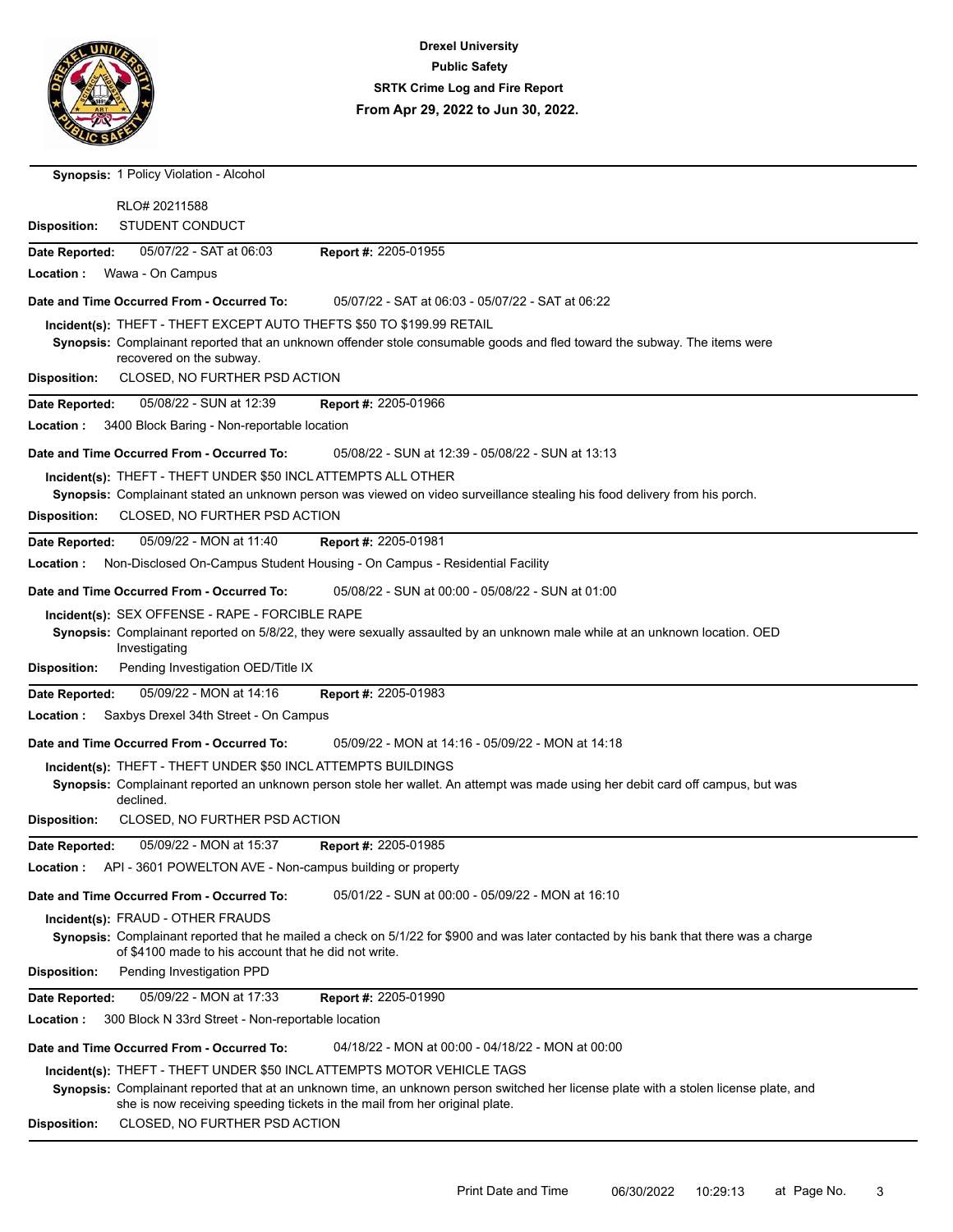

| 05/09/22 - MON at 18:24<br>Report #: 2205-01991<br>Date Reported:                                                                                                   |
|---------------------------------------------------------------------------------------------------------------------------------------------------------------------|
| 3300 Block Hamilton Street - Non-reportable location<br>Location :                                                                                                  |
| Date and Time Occurred From - Occurred To:<br>05/07/22 - SAT at 08:00 - 05/08/22 - SUN at 20:00                                                                     |
| Incident(s): THEFT - THEFT EXCEPT AUTO THEFTS \$200 AND OVER BICYCLE                                                                                                |
| Synopsis: 22-16-15144<br>The complainant reported that an unknown person(s) took his unsecured red Harrow Flightline mountain bike.                                 |
| Pending Investigation DUPD<br><b>Disposition:</b>                                                                                                                   |
| 05/10/22 - TUE at 17:20<br>Report #: 2205-02004<br>Date Reported:                                                                                                   |
| Location:<br>3300 Blk. Spring Garden St. (Private Res/Bus) - Non-reportable location                                                                                |
| Date and Time Occurred From - Occurred To:<br>05/10/22 - TUE at 17:20 - 05/10/22 - TUE at 17:35                                                                     |
| Incident(s): OTHER OFFENSE - OTHER OFFENSES - HARASSMENT BY COMMUNICATION                                                                                           |
| Synopsis: Complainant reported receiving unwanted texts and emails from her ex-boyfriend.                                                                           |
| CLOSED, NO FURTHER PSD ACTION<br><b>Disposition:</b>                                                                                                                |
| 05/11/22 - WED at 09:11<br>Report #: 2205-02012<br>Date Reported:                                                                                                   |
| Wawa - On Campus<br>Location:                                                                                                                                       |
| Date and Time Occurred From - Occurred To:<br>05/11/22 - WED at 09:11 - 05/11/22 - WED at 09:31                                                                     |
| Incident(s): THEFT - THEFT UNDER \$50 INCL ATTEMPTS RETAIL THEFT                                                                                                    |
| Synopsis: The complainant (Wawa Store Manager) reported that an unknown person took (5) Red Bull drinks from the store without<br>paying.                           |
| <b>Disposition:</b><br>Pending Investigation DUPD                                                                                                                   |
| 05/11/22 - WED at 12:52<br>Report #: 2205-02016<br>Date Reported:                                                                                                   |
| Location :<br>Wawa - On Campus                                                                                                                                      |
| 05/11/22 - WED at 12:52 - 05/11/22 - WED at 13:05<br>Date and Time Occurred From - Occurred To:                                                                     |
| Incident(s): THEFT - THEFT UNDER \$50 INCL ATTEMPTS RETAIL THEFT                                                                                                    |
| Synopsis: Complainant reported that several unknown persons entered the store and removed several consumable goods without<br>paying.                               |
| CLOSED, NO FURTHER PSD ACTION<br><b>Disposition:</b>                                                                                                                |
| 05/12/22 - THU at 11:01<br>Report #: 2205-02026<br>Date Reported:                                                                                                   |
| Location:<br>100 Block N 34th Street - Public property                                                                                                              |
| 05/12/22 - THU at 11:01 - 05/12/22 - THU at 11:23<br>Date and Time Occurred From - Occurred To:                                                                     |
| Incident(s): FRAUD - FRADULENT CONVERSION                                                                                                                           |
| Synopsis: Fraud - Check forged and cashed                                                                                                                           |
| <b>Disposition:</b><br>CLOSED, NO FURTHER PSD ACTION                                                                                                                |
| 05/12/22 - THU at 14:56<br>Report #: 2205-02030<br>Date Reported:                                                                                                   |
| THE SUMMIT - On Campus - Residential Facility<br>Location:                                                                                                          |
| Date and Time Occurred From - Occurred To:<br>04/10/22 - SUN at 12:00 - 05/12/22 - THU at 15:11                                                                     |
| Incident(s): THEFT - THEFT EXCEPT AUTO THEFTS \$50 TO \$199.99 BICYCLE                                                                                              |
| Synopsis: Complainant reported that an unknown person cut the lock to their bike and stole the bike while it was secured to the bike rack.                          |
| <b>Disposition:</b><br>CLOSED, NO FURTHER PSD ACTION                                                                                                                |
| 05/13/22 - FRI at 17:15<br>Report #: 2205-02057<br>Date Reported:                                                                                                   |
| Location :<br>SHAKE SHACK RESTAURANT - On Campus                                                                                                                    |
| Date and Time Occurred From - Occurred To:<br>05/13/22 - FRI at 17:15 - 05/13/22 - FRI at 18:24                                                                     |
| Incident(s): WEAPONS - WEAPONS-ADULT HANDGUN<br>Synopsis: 3200 Chestnut St. Unit #3 (shake shack): A patron at the establishment accidentally discharged a firearm. |
| <b>Disposition:</b><br>Pending Investigation PPD                                                                                                                    |
|                                                                                                                                                                     |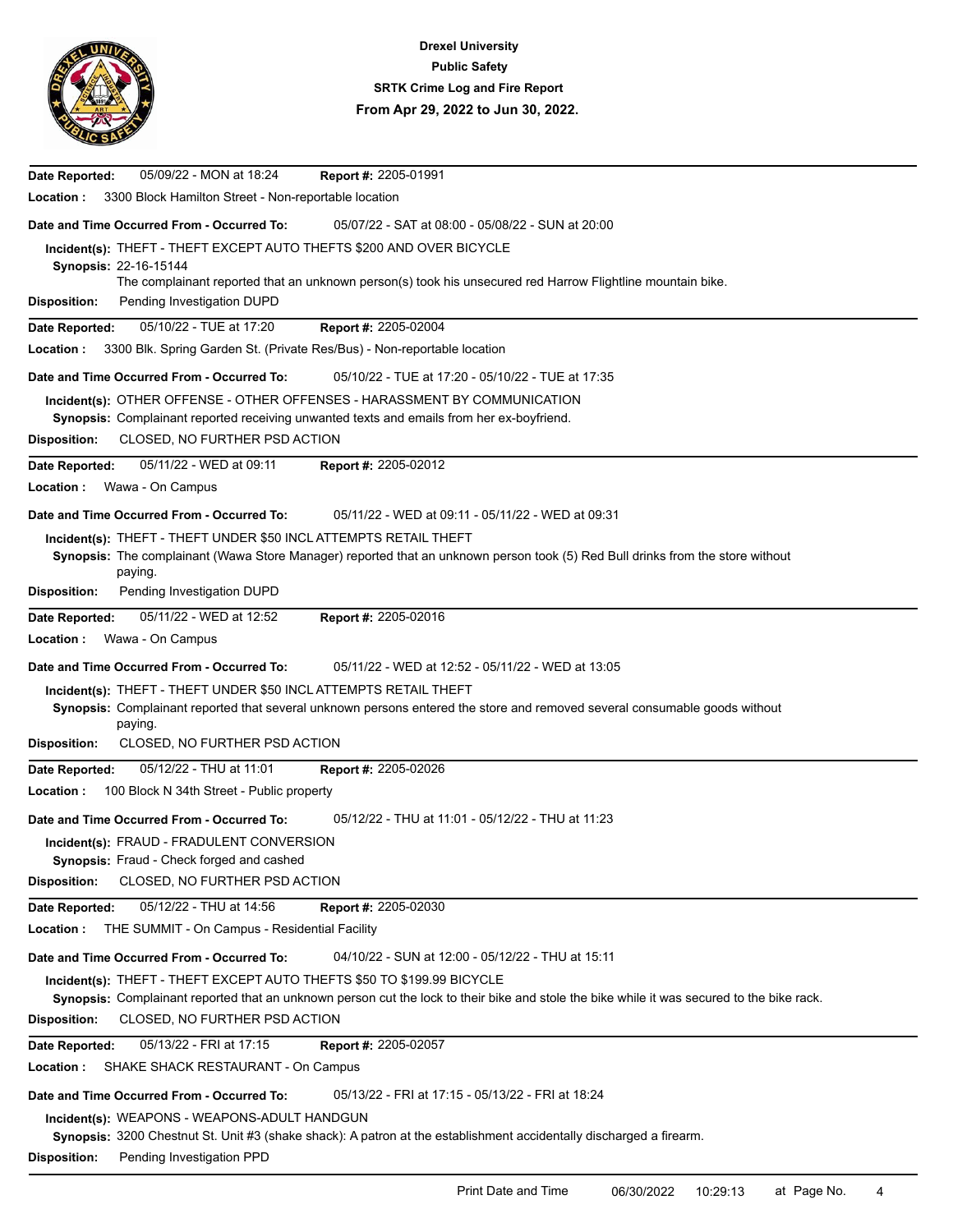

| 05/13/22 - FRI at 18:26<br>Report #: 2205-02058<br>Date Reported:                                                                       |
|-----------------------------------------------------------------------------------------------------------------------------------------|
| 31ST/HAMILTON STS - Non-reportable location<br>Location :                                                                               |
| Date and Time Occurred From - Occurred To:<br>05/13/22 - FRI at 13:00 - 05/13/22 - FRI at 18:00                                         |
| Incident(s): THEFT - THEFT EXCEPT AUTO THEFTS \$50 TO \$199.99 ALL OTHER<br><b>Synopsis: Theft</b>                                      |
| The complainant reported that an unknown person(s) took a dress from a package that was delivered to her apartment<br>building.         |
| Pending Investigation DUPD<br><b>Disposition:</b>                                                                                       |
| 05/14/22 - SAT at 17:55<br>Date Reported:<br>Report #: 2205-02067                                                                       |
| Location:<br>Carriage House Apartments (Private Res/Business) - Non-reportable location                                                 |
| Date and Time Occurred From - Occurred To:<br>05/14/22 - SAT at 17:55 - 05/14/22 - SAT at 18:09                                         |
| Incident(s): ASSAULT - AGG ASSAULT - DOMESTIC - KNIFE/CUTTING INSTRUMENT                                                                |
| Synopsis: Complainant (Non-Drexel) advised that her ex-boyfriend (Non-Drexel) broke into her home and assaulted her.                    |
| Pending Investigation PPD<br><b>Disposition:</b>                                                                                        |
| 05/16/22 - MON at 13:26<br>Report #: 2205-02092<br>Date Reported:                                                                       |
| THE URBN CENTER - On Campus<br>Location:                                                                                                |
| Date and Time Occurred From - Occurred To:<br>05/06/22 - FRI at 13:26 - 05/06/22 - FRI at 13:26                                         |
| Incident(s): VANDALISM - GRAFFITI-VANDALISM UNDER \$500                                                                                 |
| Synopsis: The complainant reported that graffiti was discovered on the 3rd floor men's bathroom sign.                                   |
| CLOSED, NO FURTHER PSD ACTION<br><b>Disposition:</b>                                                                                    |
| 05/16/22 - MON at 14:16<br>Report #: 2205-02093<br>Date Reported:                                                                       |
| Location:<br><b>TOWERS HALL - On Campus - Residential Facility</b>                                                                      |
| Date and Time Occurred From - Occurred To:<br>05/09/22 - MON at 00:00 - 05/09/22 - MON at 23:59                                         |
| Incident(s): POLICY VIOLATION - Policy Law Violation - Drugs                                                                            |
| Synopsis: RLO# 20211598<br>(1) Student Conduct Referral                                                                                 |
| STUDENT CONDUCT<br><b>Disposition:</b>                                                                                                  |
| 05/16/22 - MON at 14:20<br>Report #: 2205-02097<br>Date Reported:                                                                       |
| Location :<br>SEPTA - 33rd and Market Subway-Surface Station - Public property                                                          |
| 05/16/22 - MON at 14:20 - 05/16/22 - MON at 16:53<br>Date and Time Occurred From - Occurred To:                                         |
| Incident(s): DISORDERLY CONDUCT - DISORDERLY CONDUCT                                                                                    |
| Synopsis: On 5/16/2022, at 2:20pm, Drexel Police arrested the offender for Disorderly Conduct after he was observed fighting with an    |
| unknown victim and refused to disperse.<br><b>CLEARED BY ARREST</b><br><b>Disposition:</b>                                              |
|                                                                                                                                         |
| 05/16/22 - MON at 14:33<br>Report #: 2205-02094<br>Date Reported:<br>Location:<br><b>TOWERS HALL - On Campus - Residential Facility</b> |
| Date and Time Occurred From - Occurred To:<br>05/14/22 - SAT at 00:00 - 05/14/22 - SAT at 23:59                                         |
| Incident(s): POLICY VIOLATION - Policy Law Violation - Alcohol                                                                          |
| Synopsis: RLO# 20211626                                                                                                                 |
| (7) Student Conduct Referrals                                                                                                           |
| STUDENT CONDUCT<br><b>Disposition:</b>                                                                                                  |
| 05/16/22 - MON at 16:00<br><b>Report #: 2205-02096</b><br>Date Reported:                                                                |
| Location:<br>THE SUMMIT - On Campus - Residential Facility                                                                              |
| Date and Time Occurred From - Occurred To:<br>05/12/22 - THU at 13:00 - 05/15/22 - SUN at 17:00                                         |
| Incident(s): THEFT - THEFT EXCEPT AUTO THEFTS \$200 AND OVER BICYCLE                                                                    |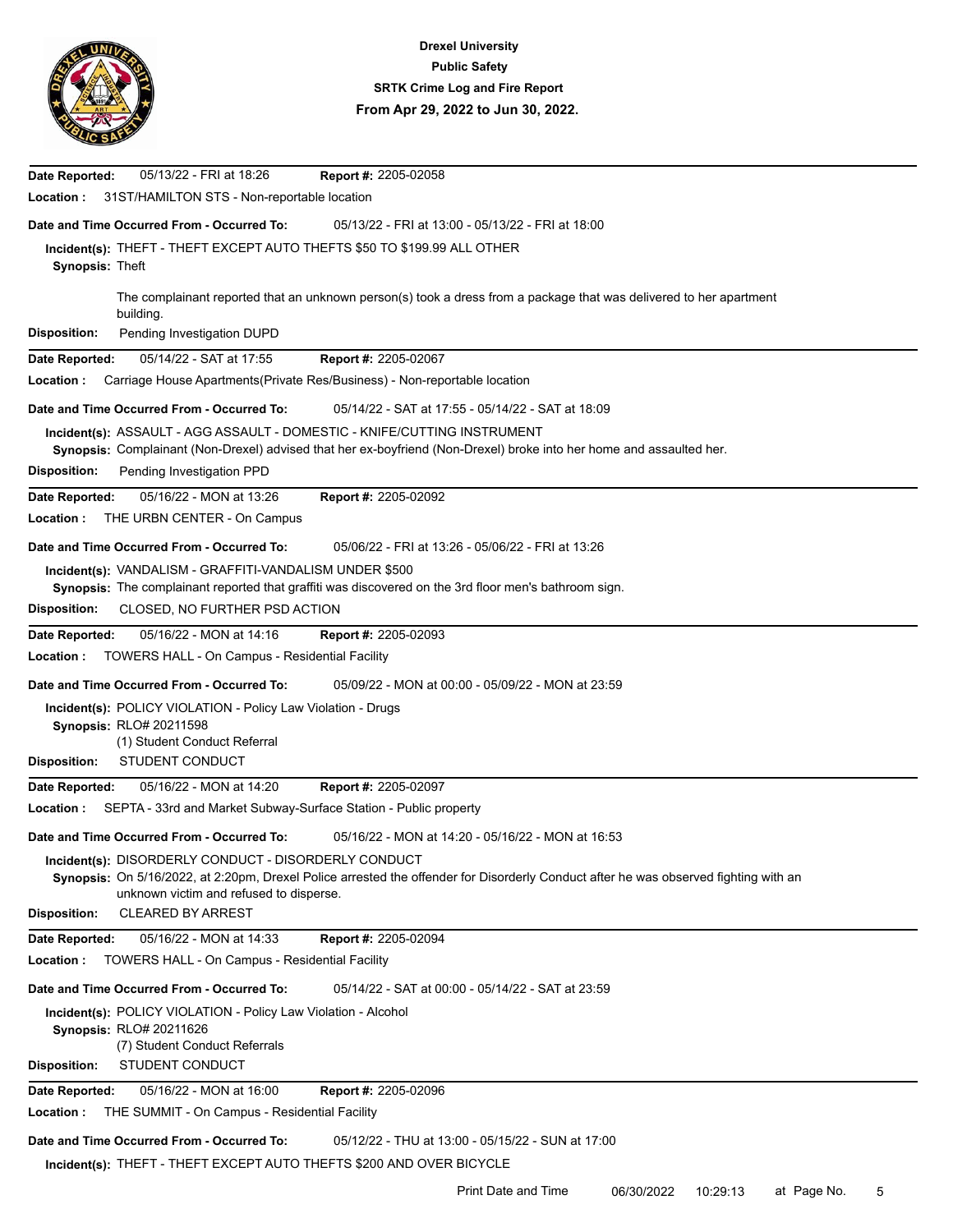

| Synopsis: The complainant reported that an unknown person(s) took his black Specialized Ram bike that was secured to a bike rack in<br>the court yard. |
|--------------------------------------------------------------------------------------------------------------------------------------------------------|
| <b>Disposition:</b><br>Pending Investigation DUPD                                                                                                      |
| 05/17/22 - TUE at 15:48<br>Report #: 2205-02109<br>Date Reported:                                                                                      |
| Location:<br>34TH/LANCASTER STS - Public property                                                                                                      |
| Date and Time Occurred From - Occurred To:<br>04/17/22 - SUN at 15:48 - 05/17/22 - TUE at 02:00                                                        |
| Incident(s): THEFT - THEFT EXCEPT AUTO THEFTS \$200 AND OVER BICYCLE                                                                                   |
| Synopsis: Complainant reported he had his bike locked at the Summit for one month. When he went to retrieve it both the lock and the                   |
| bike were missing.                                                                                                                                     |
| CLOSED, NO FURTHER PSD ACTION<br><b>Disposition:</b>                                                                                                   |
| 05/20/22 - FRI at 08:56<br><b>Report #: 2205-02154</b><br>Date Reported:                                                                               |
| MILLENNIUM HALL - On Campus - Residential Facility<br>Location:                                                                                        |
| Date and Time Occurred From - Occurred To:<br>05/17/22 - TUE at 00:00 - 05/20/22 - FRI at 08:56                                                        |
| Incident(s): THEFT - THEFT EXCEPT AUTO THEFTS \$50 TO \$199.99 BICYCLE                                                                                 |
| Synopsis: Millennium Hall / Bike Theft / Bike Rack.                                                                                                    |
| The complainant reported that an unknown person(s) took her lime green bicycle that was secured to a bike rack.                                        |
| Pending Investigation DUPD<br><b>Disposition:</b>                                                                                                      |
| 05/20/22 - FRI at 10:15<br>Report #: 2205-02157<br>Date Reported:                                                                                      |
| Location:<br>TOWERS HALL - On Campus - Residential Facility                                                                                            |
| Date and Time Occurred From - Occurred To:<br>05/19/22 - THU at 00:00 - 05/19/22 - THU at 23:59                                                        |
| Incident(s): POLICY VIOLATION - Policy Law Violation - Drugs                                                                                           |
| Synopsis: RLO# 20211661                                                                                                                                |
| (1) Student Conduct Referral                                                                                                                           |
| <b>STUDENT CONDUCT</b><br><b>Disposition:</b>                                                                                                          |
| 05/20/22 - FRI at 10:27<br>Report #: 2205-02158<br>Date Reported:                                                                                      |
| 34TH/MARKET STS - Public property<br>Location:                                                                                                         |
| 05/19/22 - THU at 21:28 - 05/19/22 - THU at 21:28<br>Date and Time Occurred From - Occurred To:                                                        |
| Incident(s): WEAPONS - HANDGUN-JUVENILE                                                                                                                |
| Synopsis: As per the 16th District Part 1 Sheet the offender was arrested after he discarded a handgun on the highway.                                 |
| <b>CLEARED BY ARREST</b><br><b>Disposition:</b>                                                                                                        |
| <b>Report #: 2205-02159</b><br>05/20/22 - FRI at 10:56<br>Date Reported:                                                                               |
| Vue32 Apartments - Non-reportable location<br>Location :                                                                                               |
| Date and Time Occurred From - Occurred To:<br>05/20/22 - FRI at 10:56 - 05/20/22 - FRI at 11:09                                                        |
| Incident(s): THEFT - THEFT FROM VEHICLE NON ACCESSORY, \$200 AND OVER                                                                                  |
| Synopsis: Report of theft - Catalytic Converter                                                                                                        |
| <b>Disposition:</b><br>Pending Investigation PPD                                                                                                       |
| 05/20/22 - FRI at 13:10<br>Report #: 2205-02161<br>Date Reported:                                                                                      |
| <b>BENTLEY HALL - On Campus - Residential Facility</b><br>Location:                                                                                    |
| Date and Time Occurred From - Occurred To:<br>05/20/22 - FRI at 13:10 - 05/20/22 - FRI at 13:12                                                        |
| Incident(s): FRAUD - OTHER FRAUDS                                                                                                                      |
| Synopsis: Fraud                                                                                                                                        |
| <b>Disposition:</b><br>CLOSED, NO FURTHER PSD ACTION                                                                                                   |
| 05/21/22 - SAT at 13:30<br>Report #: 2205-02179<br>Date Reported:                                                                                      |
| UNIVERSITY CROSSINGS - Residence Hall - On Campus - Residential Facility<br>Location:                                                                  |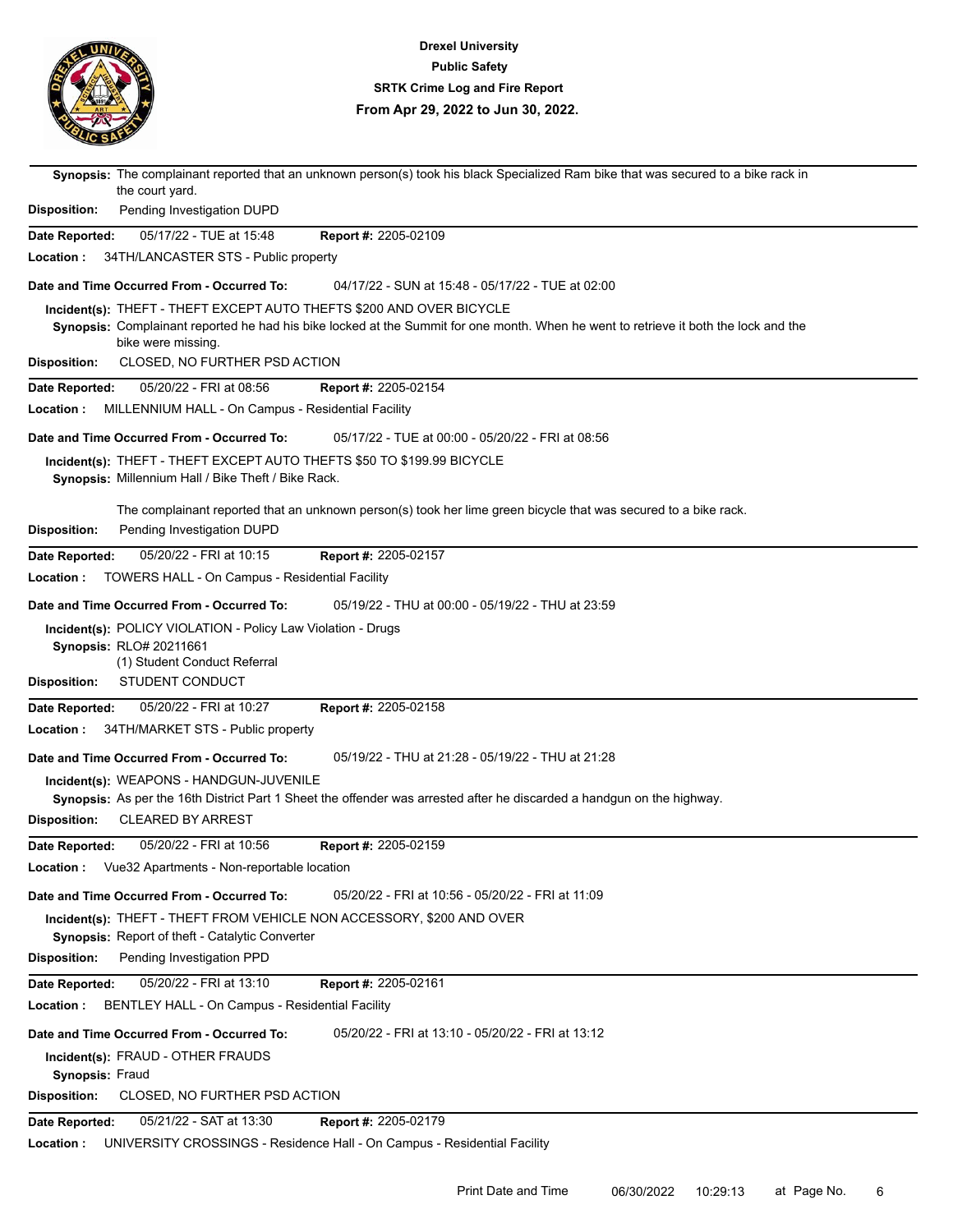

|                     | 12/12/21 - SUN at 00:00 - 12/12/21 - SUN at 23:59<br>Date and Time Occurred From - Occurred To:                                                                                                                                                                                                             |
|---------------------|-------------------------------------------------------------------------------------------------------------------------------------------------------------------------------------------------------------------------------------------------------------------------------------------------------------|
|                     | Incident(s): SEX OFFENSE - RAPE - KNOWN ACQUAINTANCE<br>Synopsis: Complainant, Non Drexel reported that on 12/12/2021, while attending a party they were sexually assaulted by a person known<br>to them.                                                                                                   |
| <b>Disposition:</b> | Pending Investigation OED/Title IX                                                                                                                                                                                                                                                                          |
| Date Reported:      | 05/21/22 - SAT at 22:37<br>Report #: 2205-02191                                                                                                                                                                                                                                                             |
| Location:           | <b>BUCKLEY FIELD - On Campus</b>                                                                                                                                                                                                                                                                            |
|                     | Date and Time Occurred From - Occurred To:<br>05/21/22 - SAT at 22:37 - 05/21/22 - SAT at 23:05                                                                                                                                                                                                             |
|                     | Incident(s): THEFT - THEFT EXCEPT AUTO THEFTS \$200 AND OVER ALL OTHER                                                                                                                                                                                                                                      |
|                     | Synopsis: Theft at Buckley field.<br>The complainant reported that an unknown person(s) took his I-phone with his Drexel ID inside the case that was left<br>unattended while playing soccer.                                                                                                               |
| <b>Disposition:</b> | Pending Investigation DUPD                                                                                                                                                                                                                                                                                  |
| Date Reported:      | 05/22/22 - SUN at 01:06<br>Report #: 2205-02194                                                                                                                                                                                                                                                             |
| Location:           | <b>MYERS HALL - On Campus - Residential Facility</b>                                                                                                                                                                                                                                                        |
|                     | Date and Time Occurred From - Occurred To:<br>05/22/22 - SUN at 01:06 - 05/22/22 - SUN at 01:33                                                                                                                                                                                                             |
|                     | Incident(s): POLICY VIOLATION - Policy Law Violation - Alcohol<br>Synopsis: Hospital case at Myers Hall                                                                                                                                                                                                     |
| <b>Disposition:</b> | <b>STUDENT CONDUCT</b>                                                                                                                                                                                                                                                                                      |
| Date Reported:      | 05/22/22 - SUN at 12:00<br>Report #: 2205-02200                                                                                                                                                                                                                                                             |
| Location:           | DREXEL RECREATION CENTER - On Campus                                                                                                                                                                                                                                                                        |
|                     | Date and Time Occurred From - Occurred To:<br>05/22/22 - SUN at 10:30 - 05/22/22 - SUN at 12:00                                                                                                                                                                                                             |
|                     | Incident(s): THEFT - THEFT UNDER \$50 INCL ATTEMPTS BUILDINGS                                                                                                                                                                                                                                               |
|                     | Synopsis: DAK / Stolen items / locker 211<br>The complainant reported that an unknown person(s) took an earbuds case and key from an unsecured locker.                                                                                                                                                      |
| <b>Disposition:</b> | Pending Investigation DUPD                                                                                                                                                                                                                                                                                  |
| Date Reported:      | 05/23/22 - MON at 00:49<br>Report #: 2205-02212                                                                                                                                                                                                                                                             |
| Location:           | Amtrak - 30th Street Station - Non-reportable location                                                                                                                                                                                                                                                      |
|                     | 05/23/22 - MON at 00:49 - 05/23/22 - MON at 01:31<br>Date and Time Occurred From - Occurred To:                                                                                                                                                                                                             |
|                     | Incident(s): ASSAULT - AGR ASSAULT BY KNIFE OR CUTTING INSTRUMENT                                                                                                                                                                                                                                           |
| <b>Disposition:</b> | <b>Synopsis:</b> Person with a weapon at 30th street station<br>The complainant (AMTRAK Contractor) reported that the offender stabbed the complainant while in the restroom at 30th St.<br>Station. The offender was identified by the complainant and was arrested by police.<br><b>CLEARED BY ARREST</b> |
| Date Reported:      | 05/23/22 - MON at 19:34<br>Report #: 2205-02228                                                                                                                                                                                                                                                             |
| Location:           | 32ND/SUMMER STS - Public property                                                                                                                                                                                                                                                                           |
|                     | Date and Time Occurred From - Occurred To:<br>05/23/22 - MON at 19:34 - 05/23/22 - MON at 19:34                                                                                                                                                                                                             |
|                     | Incident(s): THEFT - THEFT EXCEPT AUTO THEFTS \$200 AND OVER ALL OTHER<br>Synopsis: Complainant reported on 5/24/22, unkown person/s removed delivered packages from his porch and fled in a white auto.                                                                                                    |
| <b>Disposition:</b> | Pending Investigation PPD                                                                                                                                                                                                                                                                                   |
| Date Reported:      | 05/24/22 - TUE at 00:45<br>Report #: 2205-02235                                                                                                                                                                                                                                                             |
| Location :          | TOWERS HALL - On Campus - Residential Facility                                                                                                                                                                                                                                                              |
|                     | Date and Time Occurred From - Occurred To:<br>05/23/22 - MON at 16:00 - 05/23/22 - MON at 23:50                                                                                                                                                                                                             |
|                     | Incident(s): THEFT - THEFT UNDER \$50 INCL ATTEMPTS ALL OTHER                                                                                                                                                                                                                                               |
|                     | Synopsis: Complainant reported on 5/23/22, between 4PM and 11:50PM, unknown person/s took a food order left for them from a table in<br>a common area.                                                                                                                                                      |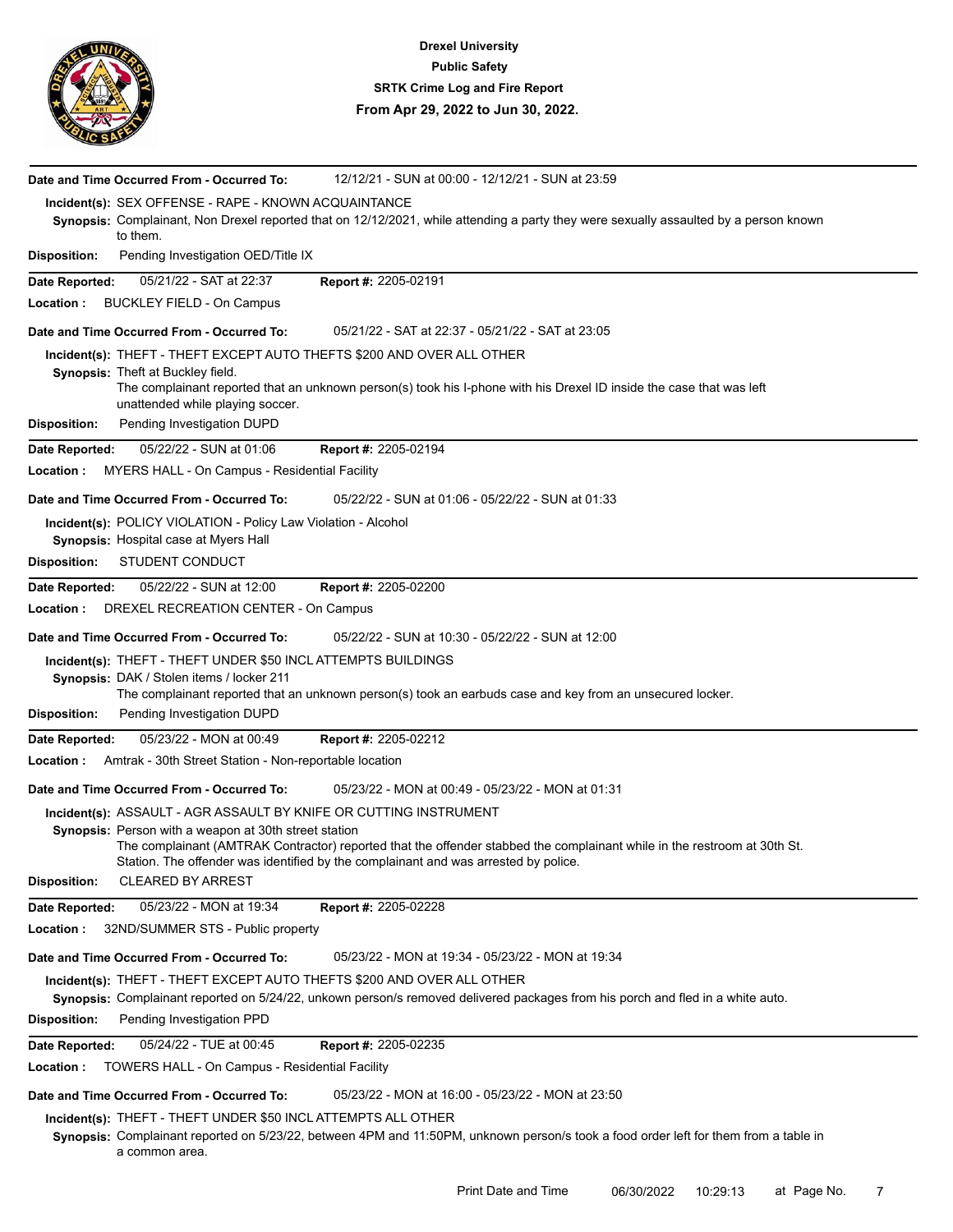

| <b>Disposition:</b><br>CLOSED, NO FURTHER PSD ACTION                                                                                                                                                    |
|---------------------------------------------------------------------------------------------------------------------------------------------------------------------------------------------------------|
| 05/25/22 - WED at 10:03<br>Report #: 2205-02258<br>Date Reported:                                                                                                                                       |
| Location:<br>BENTLEY HALL - On Campus - Residential Facility                                                                                                                                            |
| Date and Time Occurred From - Occurred To:<br>05/18/22 - WED at 00:00 - 05/18/22 - WED at 05:00                                                                                                         |
| Incident(s): OTHER OFFENSE - OTHER OFFENSES - HARASSMENT BY COMMUNICATION                                                                                                                               |
| Synopsis: Complainant reported to OED that on 5/18/22, she received unwanted mail and unwanted social media messages from a male                                                                        |
| known to her. Investigation being conducted by OED<br>Pending Investigation OED/Title IX<br><b>Disposition:</b>                                                                                         |
| Date Reported:<br>05/25/22 - WED at 12:33<br><b>Report #: 2205-02262</b>                                                                                                                                |
| OFF CAMPUS LOCATION - Non-reportable location<br>Location :                                                                                                                                             |
| 04/22/22 - FRI at 18:00 - 04/22/22 - FRI at 23:00                                                                                                                                                       |
| Date and Time Occurred From - Occurred To:<br>Incident(s): THEFT - THEFT EXCEPT AUTO THEFTS \$200 AND OVER BUILDING                                                                                     |
| Synopsis: Complainant reported that a male, known to her, stole her gold earring after she allowed him inside her apartment.                                                                            |
| <b>Disposition:</b><br>CLOSED, NO FURTHER PSD ACTION                                                                                                                                                    |
| 05/25/22 - WED at 22:58<br>Report #: 2205-02274<br>Date Reported:                                                                                                                                       |
| Location:<br>Wawa - On Campus                                                                                                                                                                           |
| Date and Time Occurred From - Occurred To:<br>05/25/22 - WED at 22:58 - 05/25/22 - WED at 23:10                                                                                                         |
| Incident(s): ASSAULT - AGG ASSAULT - HANDGUN                                                                                                                                                            |
| Synopsis: Complainant reported after removing an unknown male from the WAWA, the male while on the sidewalk, pulled and pointed                                                                         |
| what the complainant stated was a handgun at the complainant. Offender fled on foot.                                                                                                                    |
| Pending Investigation DUPD<br><b>Disposition:</b>                                                                                                                                                       |
| Report #: 2205-02276<br>Date Reported:<br>05/25/22 - WED at 23:53                                                                                                                                       |
| Location:<br><b>MYERS HALL - On Campus - Residential Facility</b>                                                                                                                                       |
| 05/25/22 - WED at 23:53 - 05/26/22 - THU at 00:48<br>Date and Time Occurred From - Occurred To:                                                                                                         |
| Incident(s): OTHER OFFENSE - OTHER OFFENSES - HARASSMENT BY COMMUNICATION                                                                                                                               |
| <b>Synopsis: Report of Harassment</b><br>The complainant reported that he received multiple photos and messages on social media from a person known to him that                                         |
| made the complainant feel uncomfortable.                                                                                                                                                                |
| <b>Disposition:</b><br>Pending Investigation DUPD                                                                                                                                                       |
| 05/26/22 - THU at 12:52<br>Report #: 2205-02280<br>Date Reported:                                                                                                                                       |
| Location :<br>3500 Block Baring - Non-reportable location                                                                                                                                               |
| 05/25/22 - WED at 13:40 - 05/25/22 - WED at 13:40<br>Date and Time Occurred From - Occurred To:                                                                                                         |
| Incident(s): ASSAULT - AGG ASSAULT - HANDGUN                                                                                                                                                            |
| Synopsis: As per the 16th District Part 1 Sheet the complainant reported that while walking an unknown male driving a black vehicle with                                                                |
| tinted windows pointed a black handgun with a blue laser towards him.<br>Pending Investigation PPD<br><b>Disposition:</b>                                                                               |
| 05/26/22 - THU at 18:49<br>Date Reported:<br>Report #: 2205-02289                                                                                                                                       |
| Location:<br>DREXEL RECREATION CENTER - On Campus                                                                                                                                                       |
|                                                                                                                                                                                                         |
| Date and Time Occurred From - Occurred To:<br>05/25/22 - WED at 20:00 - 05/25/22 - WED at 22:00                                                                                                         |
| Incident(s): THEFT - THEFT UNDER \$50 INCL ATTEMPTS BUILDINGS<br>Synopsis: Complainant stated on 5/25/22, unknown person/s took his wallet containing cash and credit cards that was left unattended in |
| a common area.                                                                                                                                                                                          |
| <b>Disposition:</b><br>CLOSED, NO FURTHER PSD ACTION                                                                                                                                                    |
| 05/26/22 - THU at 20:37<br>Report #: 2205-02290<br>Date Reported:                                                                                                                                       |
| Location :<br>7-Eleven(3440 Market St) - Non-reportable location                                                                                                                                        |
|                                                                                                                                                                                                         |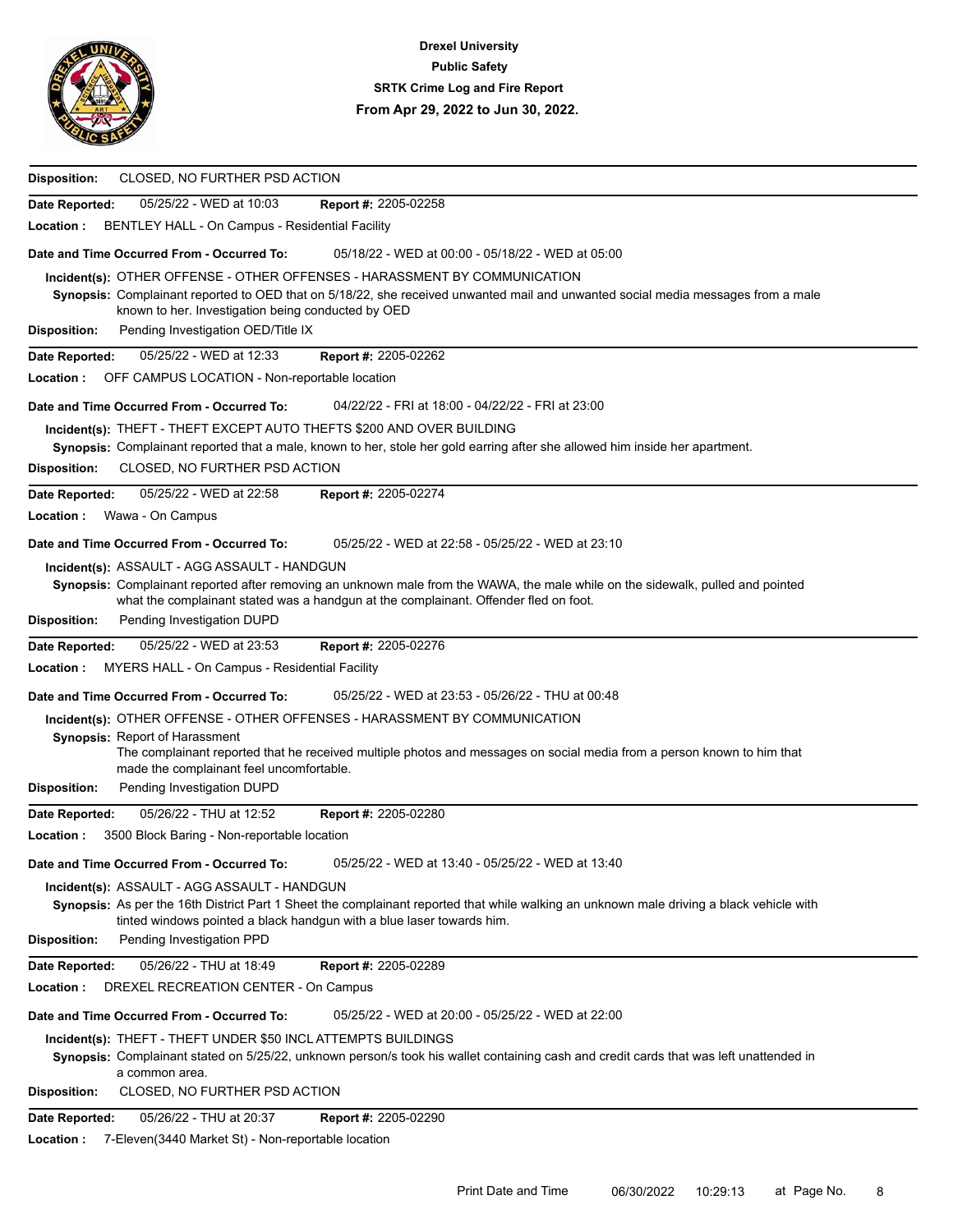

| 05/26/22 - THU at 20:37 - 05/26/22 - THU at 20:57<br>Date and Time Occurred From - Occurred To:                                      |
|--------------------------------------------------------------------------------------------------------------------------------------|
| Incident(s): THEFT - THEFT UNDER \$50 INCL ATTEMPTS RETAIL THEFT                                                                     |
| Synopsis: Complainant stated an unknown male took food items valued at \$20.00 and fled the store without paying.                    |
| <b>Disposition:</b><br>CLOSED, NO FURTHER PSD ACTION                                                                                 |
| 05/27/22 - FRI at 12:05<br>Report #: 2205-02299<br>Date Reported:                                                                    |
| Location:<br>MILLENNIUM HALL - On Campus - Residential Facility                                                                      |
| Date and Time Occurred From - Occurred To:<br>05/26/22 - THU at 00:00 - 05/26/22 - THU at 23:59                                      |
| Incident(s): POLICY VIOLATION - Policy Law Violation - Alcohol                                                                       |
| Synopsis: RLO# 20211691<br>(6) Student Conduct Referrals                                                                             |
| <b>Disposition:</b><br>STUDENT CONDUCT                                                                                               |
| 05/27/22 - FRI at 13:54<br>Report #: 2205-02300<br>Date Reported:                                                                    |
| Location:<br><b>CANERIS HALL - On Campus - Residential Facility</b>                                                                  |
| Date and Time Occurred From - Occurred To:<br>01/09/22 - SUN at 02:30 - 01/09/22 - SUN at 08:00                                      |
| Incident(s): SEX OFFENSE - SEX OFFENSES-INDECENT ASSAULT                                                                             |
| Synopsis: Complainant reported to OED that on 1/9/2022 while inside their apartment they were touched inappropriately (fondled) by a |
| person known to them.                                                                                                                |
| Pending Investigation OED/Title IX<br><b>Disposition:</b>                                                                            |
| 05/28/22 - SAT at 05:32<br><b>Report #: 2205-02314</b><br>Date Reported:                                                             |
| 3300 Block Lancaster Walk - On Campus<br>Location:                                                                                   |
| Date and Time Occurred From - Occurred To:<br>05/28/22 - SAT at 05:32 - 05/28/22 - SAT at 05:52                                      |
| Incident(s): POLICY VIOLATION - Policy Law Violation - Alcohol                                                                       |
| Synopsis: RLO# 20211704<br>(1) Student Conduct Referral                                                                              |
| <b>Disposition:</b><br>STUDENT CONDUCT                                                                                               |
| 05/31/22 - TUE at 00:08<br>Report #: 2205-02343<br><b>Date Reported:</b>                                                             |
| Location:<br>34TH/MARKET STS - Public property                                                                                       |
| Date and Time Occurred From - Occurred To:<br>05/31/22 - TUE at 00:08 - 05/31/22 - TUE at 00:44                                      |
| Incident(s): AUTO THEFT - AUTH THEFT STOLEN PASSENGER VEHICLE                                                                        |
| Synopsis: Complainant reported that an unknown person(s) took his 2002 Toyota Camry painted gold that was left unattended and        |
| running with the keys in the vehicle.                                                                                                |
| Pending Investigation PPD<br>Disposition:                                                                                            |
| 05/31/22 - TUE at 13:48<br>Report #: 2205-02357<br>Date Reported:                                                                    |
| Location :<br>MYERS HALL - On Campus - Residential Facility                                                                          |
| Date and Time Occurred From - Occurred To:<br>05/28/22 - SAT at 00:00 - 05/28/22 - SAT at 23:59                                      |
| Incident(s): POLICY VIOLATION - Policy Law Violation - Drugs                                                                         |
| Synopsis: (1) Student Conduct Referral<br>RLO# 20211705                                                                              |
| STUDENT CONDUCT<br><b>Disposition:</b>                                                                                               |
| 05/31/22 - TUE at 14:03<br>Date Reported:<br><b>Report #: 2205-02358</b>                                                             |
| MYERS HALL - On Campus - Residential Facility<br>Location :                                                                          |
| 05/28/22 - SAT at 00:00 - 05/28/22 - SAT at 23:59<br>Date and Time Occurred From - Occurred To:                                      |
| Incident(s): POLICY VIOLATION - Policy Law Violation - Alcohol                                                                       |
| Synopsis: RLO# 20211706                                                                                                              |
| (11) Student conduct Referrals                                                                                                       |
| STUDENT CONDUCT<br><b>Disposition:</b>                                                                                               |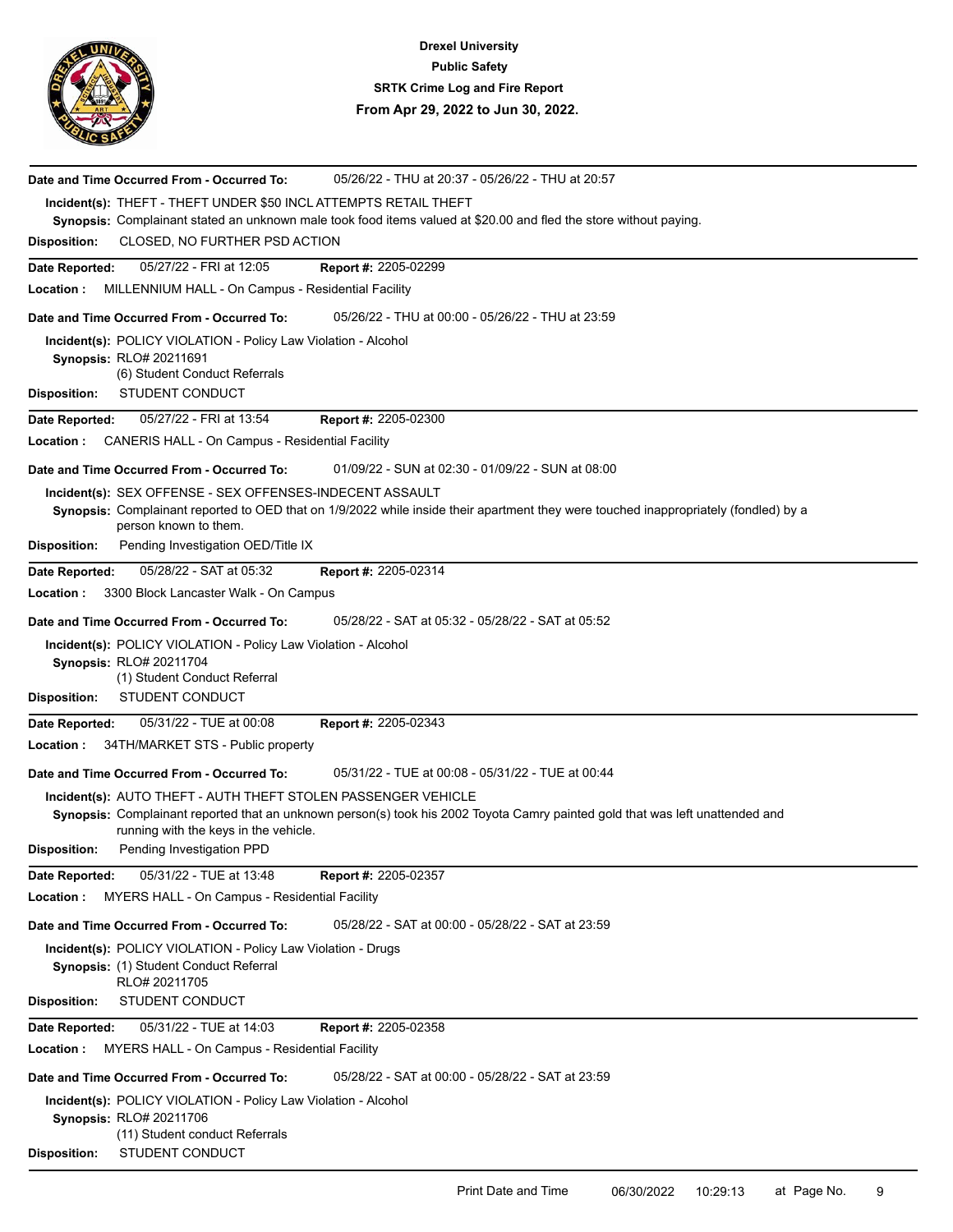

| 05/31/22 - TUE at 14:39<br>Report #: 2205-02360<br>Date Reported:                                                                                                                                                                                                                                   |
|-----------------------------------------------------------------------------------------------------------------------------------------------------------------------------------------------------------------------------------------------------------------------------------------------------|
| <b>Location:</b><br><b>STRATTON HALL - On Campus</b>                                                                                                                                                                                                                                                |
| 05/31/22 - TUE at 14:39 - 05/31/22 - TUE at 15:07<br>Date and Time Occurred From - Occurred To:                                                                                                                                                                                                     |
| Incident(s): OTHER OFFENSE - OTHER OFFENSES - HARASSMENT BY COMMUNICATION                                                                                                                                                                                                                           |
| Synopsis: Complainant reported she received what she deemed to be harassing emails from a former Drexel student, and wanted to<br>make DUPD aware.                                                                                                                                                  |
| CLOSED, NO FURTHER PSD ACTION<br><b>Disposition:</b>                                                                                                                                                                                                                                                |
| 05/31/22 - TUE at 15:02<br>Report #: 2205-02359<br>Date Reported:                                                                                                                                                                                                                                   |
| BENTLEY HALL - On Campus - Residential Facility<br>Location:                                                                                                                                                                                                                                        |
| 05/30/22 - MON at 00:00 - 05/30/22 - MON at 23:59<br>Date and Time Occurred From - Occurred To:                                                                                                                                                                                                     |
| Incident(s): POLICY VIOLATION - Policy Law Violation - Alcohol<br>Synopsis: RLO# 20211701<br>(1) Student Conduct referral<br>STUDENT CONDUCT<br><b>Disposition:</b>                                                                                                                                 |
| 05/31/22 - TUE at 16:41<br>Report #: 2205-02363<br>Date Reported:                                                                                                                                                                                                                                   |
| <b>Location:</b><br>OFF CAMPUS LOCATION - Non-reportable location                                                                                                                                                                                                                                   |
| Date and Time Occurred From - Occurred To:<br>05/31/22 - TUE at 16:41 - 05/31/22 - TUE at 16:48                                                                                                                                                                                                     |
| Incident(s): FRAUD - CREDIT CARDS                                                                                                                                                                                                                                                                   |
| Synopsis: Report of lost property.<br>The complainant reported that after losing his wallet at an off campus location he discovered unauthorized charges on his<br>credit card.                                                                                                                     |
| Pending Investigation DUPD<br><b>Disposition:</b>                                                                                                                                                                                                                                                   |
| Report #: 2205-02370<br>Date Reported:<br>05/31/22 - TUE at 23:35                                                                                                                                                                                                                                   |
| 34TH/FILBERT STS - Public property<br>Location:                                                                                                                                                                                                                                                     |
| Date and Time Occurred From - Occurred To:<br>05/31/22 - TUE at 23:35 - 05/31/22 - TUE at 23:58                                                                                                                                                                                                     |
| Incident(s): AUTO THEFT - AUTH THEFT STOLEN PASSENGER VEHICLE<br>Synopsis: Stolen Vehicle- Stolen Vehicle Recovered                                                                                                                                                                                 |
| The complainant reported that while delivering food an unknown person(s) took their 2010 red Chevy Cobalt left running with<br>the keys inside. Due to the complainant having the ability to track their vehicle, police recovered the complainant's vehicle at<br>3400 Mount Vernon St.            |
| CLOSED, NO FURTHER PSD ACTION<br><b>Disposition:</b>                                                                                                                                                                                                                                                |
| 06/01/22 - WED at 08:58<br>Report #: 2206-02378<br>Date Reported:                                                                                                                                                                                                                                   |
| MACALISTER HALL - On Campus<br>Location :                                                                                                                                                                                                                                                           |
| Date and Time Occurred From - Occurred To:<br>05/26/22 - THU at 00:00 - 05/26/22 - THU at 00:00                                                                                                                                                                                                     |
| Incident(s): FRAUD - FALSE PRETENSE                                                                                                                                                                                                                                                                 |
| Synopsis: As per the 18th District Part 1 Sheet the complainant reported that she received a check from a female in the amount of<br>\$1900.00 and was requested to send back \$1,300.00 to the same female. The complainant reported she received a call from<br>her bank that the check was fake. |
| <b>Disposition:</b><br>Pending Investigation PPD                                                                                                                                                                                                                                                    |
| 06/01/22 - WED at 09:33<br>Report #: 2206-02381<br>Date Reported:                                                                                                                                                                                                                                   |
| Location:<br>3500 Blk. Market St. (Private Res/Bus) - Non-reportable location                                                                                                                                                                                                                       |
| 05/27/22 - FRI at 12:40 - 05/27/22 - FRI at 12:40<br>Date and Time Occurred From - Occurred To:                                                                                                                                                                                                     |
| Incident(s): THEFT - THEFT EXCEPT AUTO THEFTS \$200 AND OVER RETAIL THEF<br>Synopsis: As per the 18th District Part 1 Sheet the complainant (Phone Repair Philly employee) reported that the offender came into the<br>store, took a new iPhone and fled without paying.                            |
| Pending Investigation PPD<br><b>Disposition:</b>                                                                                                                                                                                                                                                    |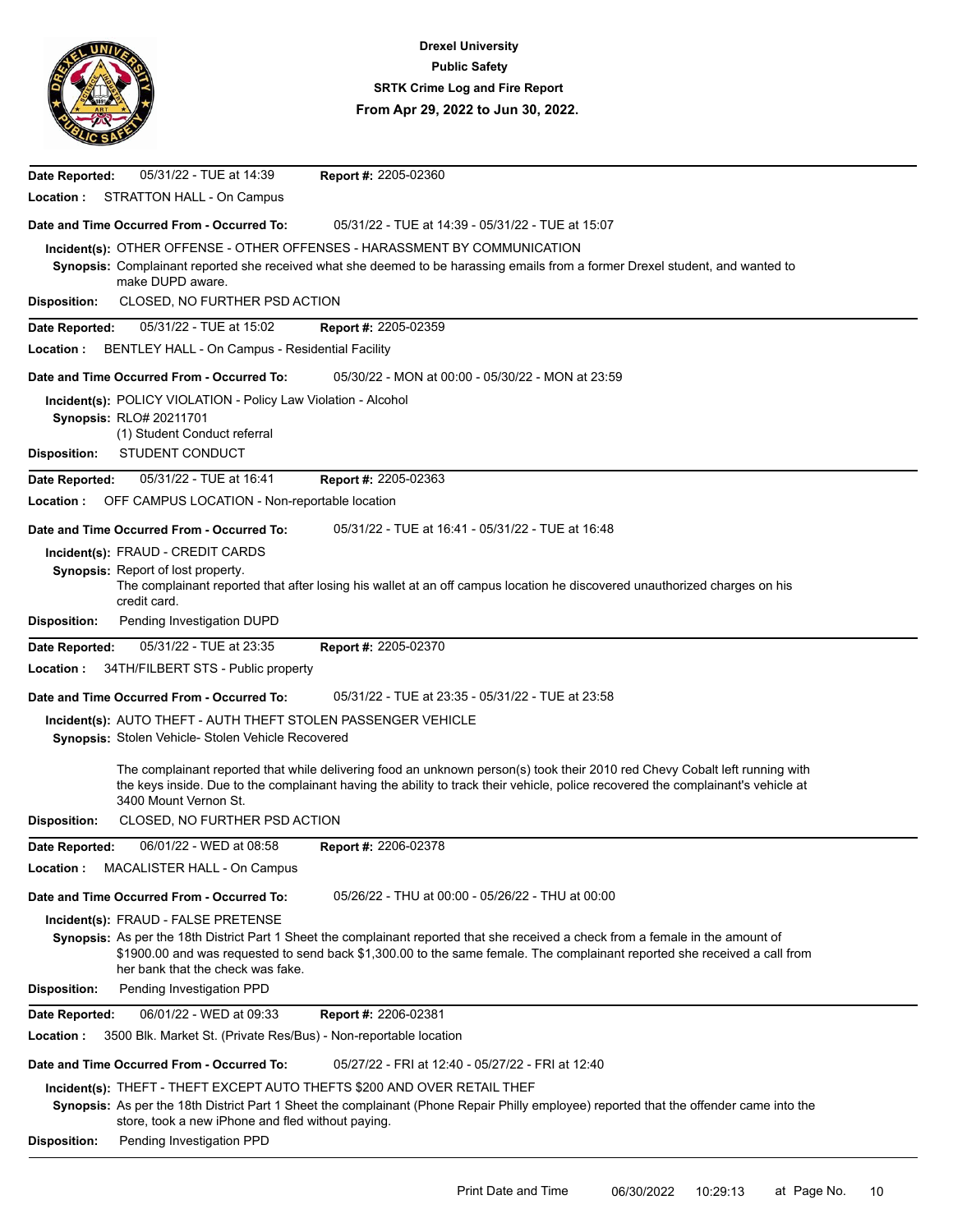

| 06/01/22 - WED at 10:59<br>Report #: 2206-02383<br>Date Reported:                                                                                                                                |
|--------------------------------------------------------------------------------------------------------------------------------------------------------------------------------------------------|
|                                                                                                                                                                                                  |
| Location:<br>3400 Blk. Race St. (Private Res/Bus) - Non-reportable location                                                                                                                      |
| Date and Time Occurred From - Occurred To:<br>05/31/22 - TUE at 18:19 - 05/31/22 - TUE at 18:19                                                                                                  |
| Incident(s): OTHER OFFENSE - OTHER OFFENSES - HARASSMENT BY COMMUNICATION                                                                                                                        |
| Synopsis: Complainant received harassing messages from an unknown sender requesting the complainant send money.                                                                                  |
| CLOSED, NO FURTHER PSD ACTION<br><b>Disposition:</b>                                                                                                                                             |
| 06/01/22 - WED at 11:55<br>Report #: 2206-02385<br>Date Reported:                                                                                                                                |
| Location:<br>3200 Block Chestnut Street - Public property                                                                                                                                        |
| Date and Time Occurred From - Occurred To:<br>05/31/22 - TUE at 13:25 - 05/31/22 - TUE at 13:25                                                                                                  |
| Incident(s): AUTO THEFT - AUTH THEFT STOLEN PASSENGER VEHICLE                                                                                                                                    |
| Synopsis: As per the 18th District Part 1 Sheet the complainant reported that a 2014 Ford Fusion painted white was taken after it was left<br>unattended and running.                            |
| Pending Investigation PPD<br><b>Disposition:</b>                                                                                                                                                 |
| 06/03/22 - FRI at 11:50<br>Report #: 2206-02419<br>Date Reported:                                                                                                                                |
| Location :<br>3500 Block Race Street - Non-reportable location                                                                                                                                   |
|                                                                                                                                                                                                  |
| 06/01/22 - WED at 10:15 - 06/01/22 - WED at 10:25<br>Date and Time Occurred From - Occurred To:                                                                                                  |
| Incident(s): THEFT - THEFT UNDER \$50 INCL ATTEMPTS ALL OTHER<br>Synopsis: Anonymous complainant reported through Crime Tipline that on 6/1/22, an unknown male believed to be homeless snatched |
| an unknown amount of currency from their hand.                                                                                                                                                   |
| CLOSED, NO FURTHER PSD ACTION<br><b>Disposition:</b>                                                                                                                                             |
| 06/03/22 - FRI at 13:36<br>Report #: 2206-02423<br>Date Reported:                                                                                                                                |
| Wawa - On Campus<br>Location:                                                                                                                                                                    |
| 06/02/22 - THU at 08:53 - 06/02/22 - THU at 08:53<br>Date and Time Occurred From - Occurred To:                                                                                                  |
| Incident(s): THEFT - THEFT UNDER \$50 INCL ATTEMPTS RETAIL THEFT                                                                                                                                 |
| Synopsis: As per the 18th District Part 1 Sheet the Wawa Store Manager reported that an unknown male took several red bull energy                                                                |
| drinks, coffee and breakfast sandwich without paying.<br>Pending Investigation PPD                                                                                                               |
| Disposition:                                                                                                                                                                                     |
| 06/04/22 - SAT at 13:25<br>Report #: 2206-02441<br>Date Reported:<br>Location :<br>3200 Block Winter Street - Public property                                                                    |
|                                                                                                                                                                                                  |
|                                                                                                                                                                                                  |
| 06/04/22 - SAT at 13:15 - 06/04/22 - SAT at 13:30<br>Date and Time Occurred From - Occurred To:                                                                                                  |
| Incident(s): THEFT - THEFT FROM VEHICLE NON ACCESSORY \$50 TO \$199.99                                                                                                                           |
| <b>Synopsis: Theft from Auto</b>                                                                                                                                                                 |
| The complainant reported that an unknown person broke the window to his 2007 Toyota Camry and took an iPhone adapter                                                                             |
| and loose change.                                                                                                                                                                                |
| Pending Investigation DUPD<br><b>Disposition:</b>                                                                                                                                                |
| 06/04/22 - SAT at 21:39<br>Report #: 2206-02444<br>Date Reported:                                                                                                                                |
| Location:<br>MYERS HALL - On Campus - Residential Facility                                                                                                                                       |
| Date and Time Occurred From - Occurred To:<br>06/04/22 - SAT at 21:39 - 06/04/22 - SAT at 22:00                                                                                                  |
| Incident(s): VANDALISM - GRAFFITI-VANDALISM UNDER \$500                                                                                                                                          |
| Synopsis: The complainant reported he found writing, written in black marker on a door of Myers Hall.                                                                                            |
| Pending Investigation DUPD<br><b>Disposition:</b>                                                                                                                                                |
| 06/05/22 - SUN at 01:53<br>Report #: 2206-02447<br>Date Reported:                                                                                                                                |
| Location :<br>NORTH HALL - On Campus - Residential Facility                                                                                                                                      |
| Date and Time Occurred From - Occurred To:<br>06/05/22 - SUN at 01:53 - 06/05/22 - SUN at 02:27<br>Incident(s): POLICY VIOLATION - Policy Law Violation - Alcohol                                |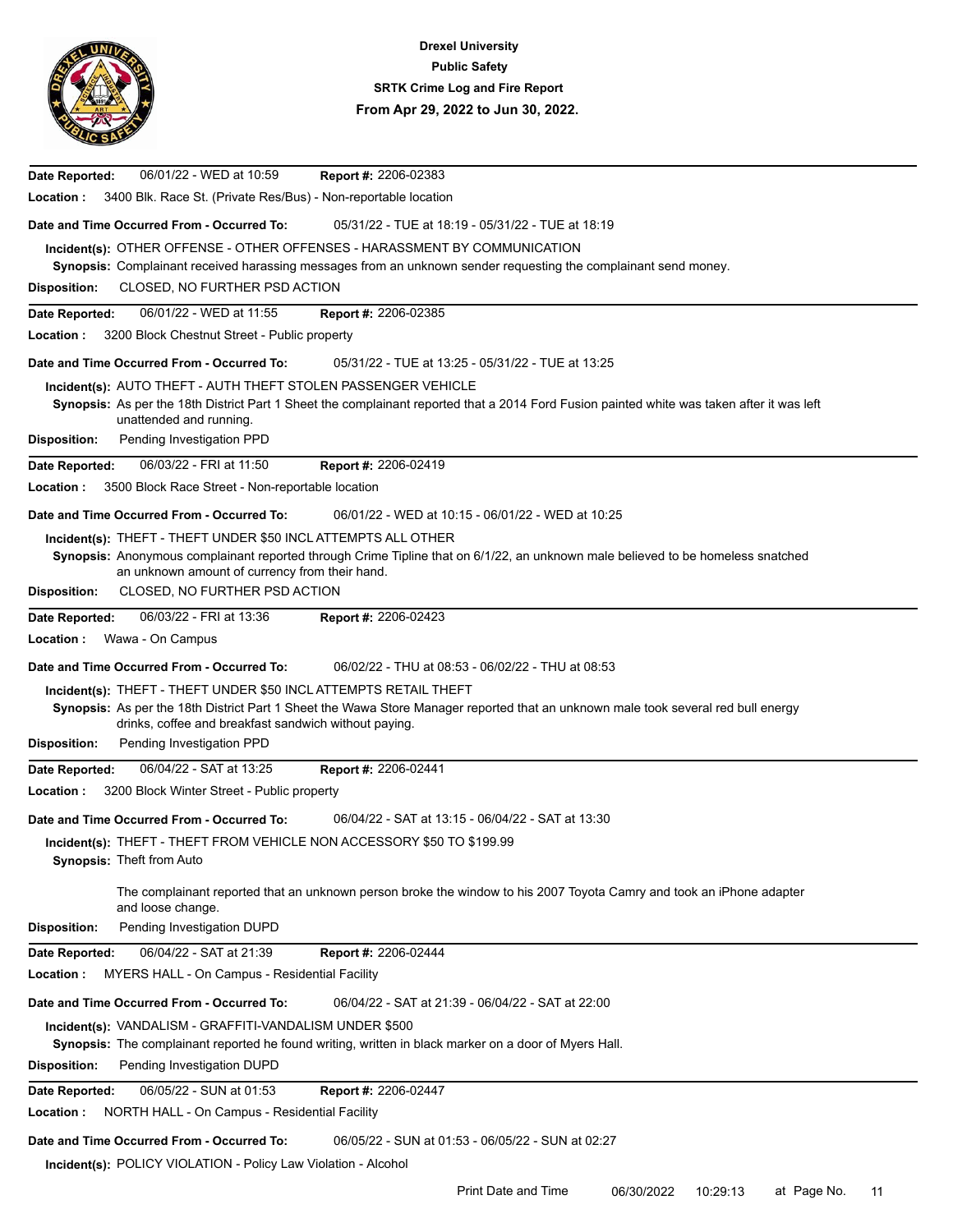

| Synopsis: Hosp Case                                                                                                                                                                                                                                              |
|------------------------------------------------------------------------------------------------------------------------------------------------------------------------------------------------------------------------------------------------------------------|
| RLO# 20211732<br>(1) Student Conduct Referral                                                                                                                                                                                                                    |
| STUDENT CONDUCT<br><b>Disposition:</b>                                                                                                                                                                                                                           |
| Date Reported:<br>06/05/22 - SUN at 23:22<br><b>Report #: 2206-02456</b>                                                                                                                                                                                         |
| Location :<br>OFF CAMPUS LOCATION - Non-reportable location                                                                                                                                                                                                      |
|                                                                                                                                                                                                                                                                  |
| 06/05/22 - SUN at 23:22 - 06/05/22 - SUN at 23:50<br>Date and Time Occurred From - Occurred To:                                                                                                                                                                  |
| Incident(s): ASSAULT - AGG ASSAULT - HANDGUN<br>Synopsis: Police were dispatched to 3200 Haverford Ave. for a shooting and hospital case on the highway. Police found a shooting victim                                                                          |
| laying on the sidewalk and was transported to Presbyterian Hospital for treatment.                                                                                                                                                                               |
| Pending Investigation PPD<br><b>Disposition:</b>                                                                                                                                                                                                                 |
| 06/06/22 - MON at 10:53<br>Report #: 2206-02462<br>Date Reported:                                                                                                                                                                                                |
| Location :<br>MILLENNIUM HALL - On Campus - Residential Facility                                                                                                                                                                                                 |
| Date and Time Occurred From - Occurred To:<br>03/28/22 - MON at 00:00 - 03/28/22 - MON at 23:59                                                                                                                                                                  |
| Incident(s): SEX OFFENSE - SEX OFFENSES-INDECENT ASSAULT                                                                                                                                                                                                         |
| Synopsis: Complainant reported to OED that on 3/28/2022, they were assaulted during a sexual encounter by a person known to them.                                                                                                                                |
| Incident being reviewed by OED.                                                                                                                                                                                                                                  |
| Pending Investigation OED/Title IX<br><b>Disposition:</b>                                                                                                                                                                                                        |
| 06/06/22 - MON at 10:57<br>Report #: 2206-02463<br>Date Reported:                                                                                                                                                                                                |
| Location:<br>34TH/MARKET STS - Public property                                                                                                                                                                                                                   |
| 06/06/22 - MON at 01:31 - 06/06/22 - MON at 01:50<br>Date and Time Occurred From - Occurred To:                                                                                                                                                                  |
| Incident(s): DUI - DRIVING UNDER THE INFLUENCE // WEAPONS - WEAPONS-ADULT ALL OTHER FIREARMS<br>Synopsis: VUFA/DUI ARREST                                                                                                                                        |
| Drexel Police observed the operator of a vehicle driving recklessly and shortly after the vehicle struck a bike rack and subway<br>entrance at 34th & Market St. Police then observed that the operator of the vehicle had a handgun in his hand and appeared to |
| be under the influence. Police arrested the offender and was transported to Presbyterian Hospital for evaluation.                                                                                                                                                |
| <b>CLEARED BY ARREST</b><br><b>Disposition:</b>                                                                                                                                                                                                                  |
| 06/06/22 - MON at 11:18<br>Report #: 2206-02464<br>Date Reported:                                                                                                                                                                                                |
| Location:<br>3400 Blk. Chestnut St. (Private Res/Bus) - Non-reportable location                                                                                                                                                                                  |
| 06/05/22 - SUN at 15:35 - 06/05/22 - SUN at 15:35<br>Date and Time Occurred From - Occurred To:                                                                                                                                                                  |
| Incident(s): THEFT - THEFT EXCEPT AUTO THEFTS \$200 AND OVER RETAIL THEF                                                                                                                                                                                         |
| Synopsis: As per the 18th District Part 1 Sheet the complainant, manager of T-Mobile store reported that an unknown male came into the<br>store and stole various iPhone models from the display.                                                                |
| <b>Disposition:</b><br>Pending Investigation PPD                                                                                                                                                                                                                 |
| 06/06/22 - MON at 13:47<br>Report #: 2206-02468<br>Date Reported:                                                                                                                                                                                                |
| Location:<br>MILLENNIUM HALL - On Campus - Residential Facility                                                                                                                                                                                                  |
| Date and Time Occurred From - Occurred To:<br>06/04/22 - SAT at 00:00 - 06/04/22 - SAT at 23:59                                                                                                                                                                  |
| Incident(s): POLICY VIOLATION - Policy Law Violation - Alcohol<br>Synopsis: RLO# 20211731                                                                                                                                                                        |
| (2) Student Conduct Referrals<br>STUDENT CONDUCT<br><b>Disposition:</b>                                                                                                                                                                                          |
| 06/07/22 - TUE at 08:34<br>Report #: 2206-02481<br>Date Reported:                                                                                                                                                                                                |
| 3300 Block Cherry Street - Public property<br>Location :                                                                                                                                                                                                         |
| Date and Time Occurred From - Occurred To:<br>06/03/22 - FRI at 16:00 - 06/03/22 - FRI at 22:00                                                                                                                                                                  |
| Incident(s): VANDALISM - GRAFFITI-VANDALISM UNDER \$500                                                                                                                                                                                                          |
|                                                                                                                                                                                                                                                                  |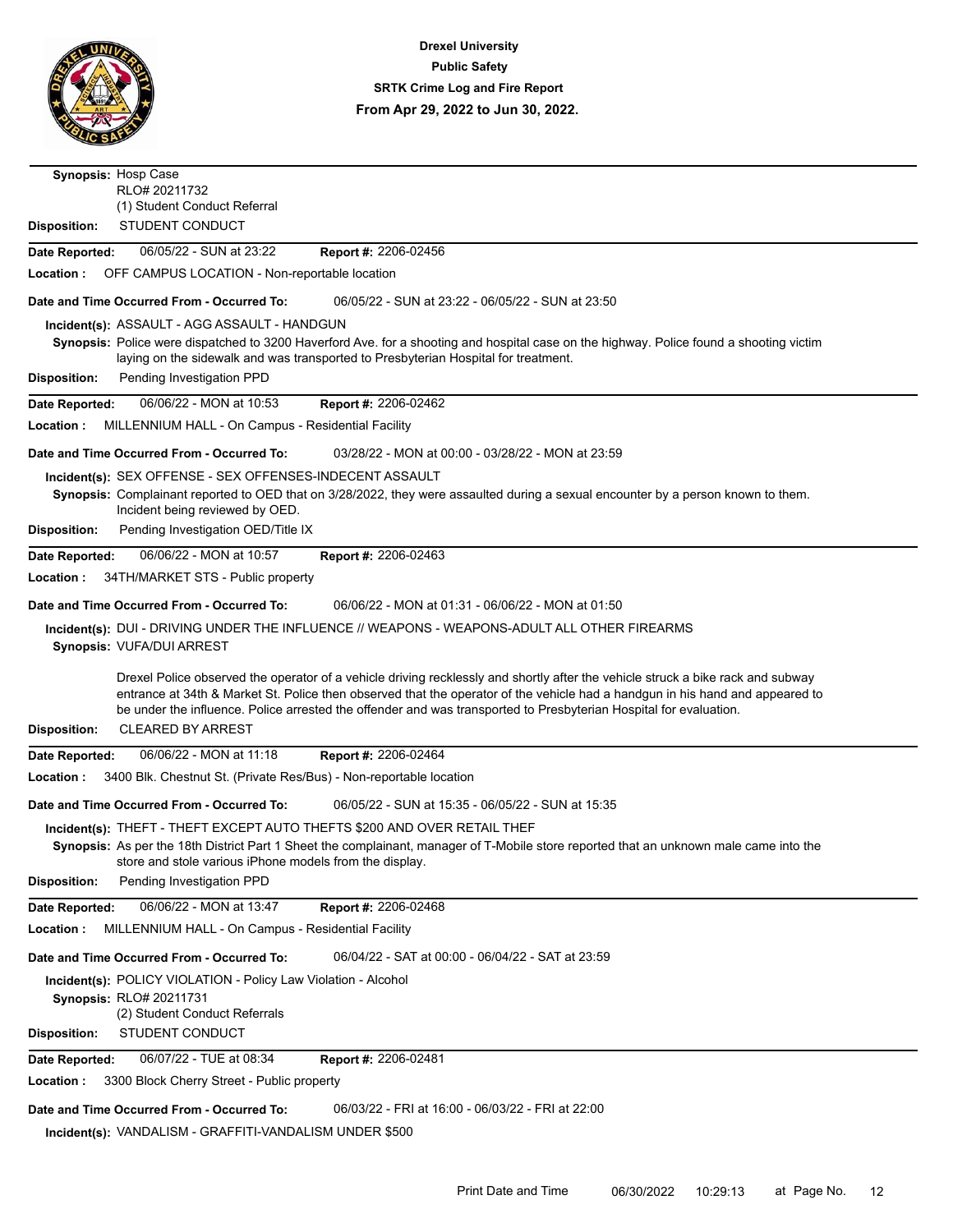

**Synopsis:** The complainant reported that unknown person(s) wrote in drying cement.

| CLOSED, NO FURTHER PSD ACTION<br><b>Disposition:</b>                                                                                                                                                                                                                                                                   |
|------------------------------------------------------------------------------------------------------------------------------------------------------------------------------------------------------------------------------------------------------------------------------------------------------------------------|
| Date Reported:<br>06/07/22 - TUE at 13:42<br>Report #: 2206-02488                                                                                                                                                                                                                                                      |
| Main Building - On Campus<br>Location :                                                                                                                                                                                                                                                                                |
| Date and Time Occurred From - Occurred To:<br>06/02/22 - THU at 09:00 - 06/07/22 - TUE at 13:00                                                                                                                                                                                                                        |
| Incident(s): THEFT - THEFT EXCEPT AUTO THEFTS \$200 AND OVER BICYCLE                                                                                                                                                                                                                                                   |
| Synopsis: The complainant reported that an unknown person(s) took his gray Trek Bicycle that was secured to a fence.                                                                                                                                                                                                   |
| Pending Investigation DUPD<br><b>Disposition:</b>                                                                                                                                                                                                                                                                      |
| 06/08/22 - WED at 11:06<br>Report #: 2206-02505<br>Date Reported:                                                                                                                                                                                                                                                      |
| Location:<br>7-Eleven(3440 Market St) - Non-reportable location                                                                                                                                                                                                                                                        |
| Date and Time Occurred From - Occurred To:<br>06/08/22 - WED at 11:00 - 06/08/22 - WED at 11:08                                                                                                                                                                                                                        |
| Incident(s): THEFT - THEFT UNDER \$50 INCL ATTEMPTS RETAIL THEFT<br>Synopsis: The complainant, 7-Eleven store manager reported that an unknown person took a iPhone charger from the store without<br>paying.                                                                                                          |
| <b>Disposition:</b><br>Pending Investigation DUPD                                                                                                                                                                                                                                                                      |
| 06/09/22 - THU at 09:49<br>Report #: 2206-02525<br>Date Reported:                                                                                                                                                                                                                                                      |
| Location:<br>500 Block N 33rd Street - Non-reportable location                                                                                                                                                                                                                                                         |
| Date and Time Occurred From - Occurred To:<br>06/09/22 - THU at 09:49 - 06/09/22 - THU at 10:41                                                                                                                                                                                                                        |
| Incident(s): ROBBERY - ROBBERY - HIGHWAY BY KNIFE OR CUTTING INSTRUMENT<br>Synopsis: Complainant, a Drexel student, stated she was robbed, point of knife, by two unknown males while standing next to her rental<br>car.<br><b>Disposition:</b><br>Pending Investigation PPD                                          |
| 06/10/22 - FRI at 13:00<br>Report #: 2206-02550<br>Date Reported:                                                                                                                                                                                                                                                      |
| PHI SIGMA SIGMA - On Campus - Residential Facility<br>Location:                                                                                                                                                                                                                                                        |
| Date and Time Occurred From - Occurred To:<br>12/24/21 - FRI at 00:00 - 06/07/22 - TUE at 23:59                                                                                                                                                                                                                        |
| Incident(s): OTHER OFFENSE - OTHER OFFENSES - HARASSMENT BY COMMUNICATION<br>Synopsis: Complainant, Drexel student, reported that for the past several months they had been contacted and harassed by a person<br>known to her from a prior relationship.<br>Pending Investigation OED/Title IX<br><b>Disposition:</b> |
| 06/11/22 - SAT at 13:00<br>Report #: 2206-02563<br>Date Reported:                                                                                                                                                                                                                                                      |
| 3500 Block Pearl Street - Non-reportable location<br>Location :                                                                                                                                                                                                                                                        |
| Date and Time Occurred From - Occurred To:<br>06/10/22 - FRI at 17:30 - 06/11/22 - SAT at 12:30                                                                                                                                                                                                                        |
| Incident(s): AUTO THEFT - AUTH THEFT STOLEN PASSENGER VEHICLE<br><b>Synopsis: Auto theft</b>                                                                                                                                                                                                                           |
| The complainant reported that an unknown person(s) took his 2019 Jeep Cherokee painted black.                                                                                                                                                                                                                          |
| Pending Investigation DUPD<br><b>Disposition:</b>                                                                                                                                                                                                                                                                      |
| 06/11/22 - SAT at 13:34<br>Report #: 2206-02562<br>Date Reported:                                                                                                                                                                                                                                                      |
| Location:<br>3200 Blk. Winter St. (Private Res/Bus) - Non-reportable location                                                                                                                                                                                                                                          |
| Date and Time Occurred From - Occurred To:<br>06/10/22 - FRI at 18:00 - 06/11/22 - SAT at 13:51                                                                                                                                                                                                                        |
| Incident(s): THEFT - THEFT EXCEPT AUTO THEFTS \$200 AND OVER ALL OTHER<br>Synopsis: The complainant reported that an unknown person(s) removed \$400 from his wallet that was left unattended in the main living<br>area of his house.                                                                                 |
| Pending Investigation DUPD<br><b>Disposition:</b>                                                                                                                                                                                                                                                                      |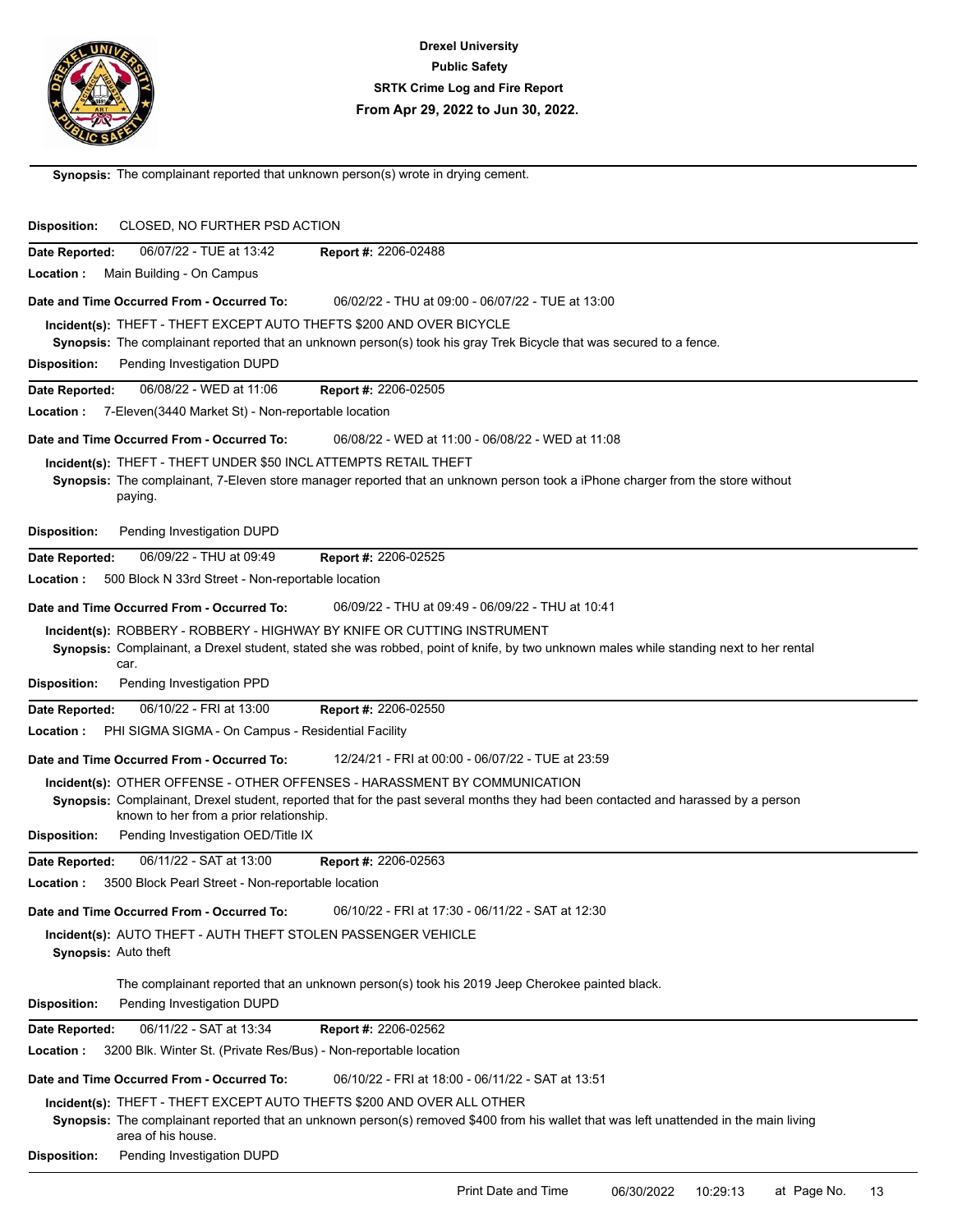

| 06/13/22 - MON at 11:04<br>Report #: 2206-02583<br>Date Reported:                                                                    |  |  |  |  |
|--------------------------------------------------------------------------------------------------------------------------------------|--|--|--|--|
| CHESTNUT SQUARE - On Campus - Residential Facility<br>Location:                                                                      |  |  |  |  |
| 06/01/22 - WED at 11:04 - 06/13/22 - MON at 11:31<br>Date and Time Occurred From - Occurred To:                                      |  |  |  |  |
| Incident(s): ASSAULT - ASSAULT-DOMESTIC                                                                                              |  |  |  |  |
| <b>Synopsis: Report of Harassment/Previous Assaults</b>                                                                              |  |  |  |  |
| The complainant reported that her former boyfriend physically assaulted her in the past and was sending unwanted text<br>messages.   |  |  |  |  |
| <b>Disposition:</b><br>Pending Investigation OED/Title IX                                                                            |  |  |  |  |
| 06/14/22 - TUE at 03:23<br>Report #: 2206-02593<br>Date Reported:                                                                    |  |  |  |  |
| Wawa - On Campus<br>Location:                                                                                                        |  |  |  |  |
| 06/14/22 - TUE at 03:23 - 06/14/22 - TUE at 03:34<br>Date and Time Occurred From - Occurred To:                                      |  |  |  |  |
| Incident(s): THEFT - THEFT UNDER \$50 INCL ATTEMPTS RETAIL THEFT                                                                     |  |  |  |  |
| Synopsis: Wawa manager reported that a male took items from the store without paying and was selling them outside the store. The     |  |  |  |  |
| store manager did not want to pursue criminal charges.                                                                               |  |  |  |  |
| <b>Disposition:</b><br>CLOSED, NO FURTHER PSD ACTION                                                                                 |  |  |  |  |
| 06/14/22 - TUE at 09:23<br>Report #: 2206-02594<br>Date Reported:                                                                    |  |  |  |  |
| BENTLEY HALL - On Campus - Residential Facility<br>Location:                                                                         |  |  |  |  |
| Date and Time Occurred From - Occurred To:<br>06/10/22 - FRI at 00:00 - 06/10/22 - FRI at 23:59                                      |  |  |  |  |
| Incident(s): POLICY VIOLATION - Policy Law Violation - Drugs                                                                         |  |  |  |  |
| <b>Synopsis: RLO# 20211760</b>                                                                                                       |  |  |  |  |
| (1) Student Conduct Referral                                                                                                         |  |  |  |  |
| STUDENT CONDUCT<br><b>Disposition:</b>                                                                                               |  |  |  |  |
| 06/14/22 - TUE at 10:18<br>Report #: 2206-02596<br>Date Reported:                                                                    |  |  |  |  |
| Location:<br>3400 Block Market Street - Public property                                                                              |  |  |  |  |
| Date and Time Occurred From - Occurred To:<br>06/09/22 - THU at 08:00 - 06/09/22 - THU at 08:00                                      |  |  |  |  |
| Incident(s): ASSAULT - AGR ASSAULT BY HANDS, FIST, FEET, ETC                                                                         |  |  |  |  |
| Synopsis: As per the 18th District Part 1 Sheet the complainant reported that while driving an UBER the passenger punched him in the |  |  |  |  |
| face causing head injuries.                                                                                                          |  |  |  |  |
| <b>Disposition:</b><br>Pending Investigation PPD                                                                                     |  |  |  |  |
| 06/15/22 - WED at 09:36<br>Report #: 2206-02617<br>Date Reported:                                                                    |  |  |  |  |
| 300 Block N 35th Street - Public property<br>Location :                                                                              |  |  |  |  |
| Date and Time Occurred From - Occurred To:<br>06/15/22 - WED at 09:36 - 06/15/22 - WED at 14:52                                      |  |  |  |  |
| Incident(s): NARCOTIC - NARCOTIC DRUG LAWS MANUFACTURE/DELIVERY MARIJUANA                                                            |  |  |  |  |
| Synopsis: DUPD conducted an investigation of two individuals asleep in the car. Subsequently the males were both arrested for        |  |  |  |  |
| possession/intent to deliver marijuana.<br><b>CLEARED BY ARREST</b><br><b>Disposition:</b>                                           |  |  |  |  |
|                                                                                                                                      |  |  |  |  |
| 06/15/22 - WED at 13:27<br>Report #: 2206-02615<br>Date Reported:                                                                    |  |  |  |  |
| Location:<br>BOSSONE BUILDING - On Campus                                                                                            |  |  |  |  |
| Date and Time Occurred From - Occurred To:<br>06/15/22 - WED at 13:27 - 06/15/22 - WED at 13:46                                      |  |  |  |  |
| Incident(s): THEFT - THEFT EXCEPT AUTO THEFTS \$200 AND OVER BICYCLE                                                                 |  |  |  |  |
| Synopsis: Complainant reported an unknown person stole his bicycle and the lock from the Bossone Research Center.                    |  |  |  |  |
| Pending Investigation DUPD<br><b>Disposition:</b>                                                                                    |  |  |  |  |
| 06/16/22 - THU at 02:33<br>Date Reported:<br>Report #: 2206-02627                                                                    |  |  |  |  |
| Location:<br>Wawa - On Campus                                                                                                        |  |  |  |  |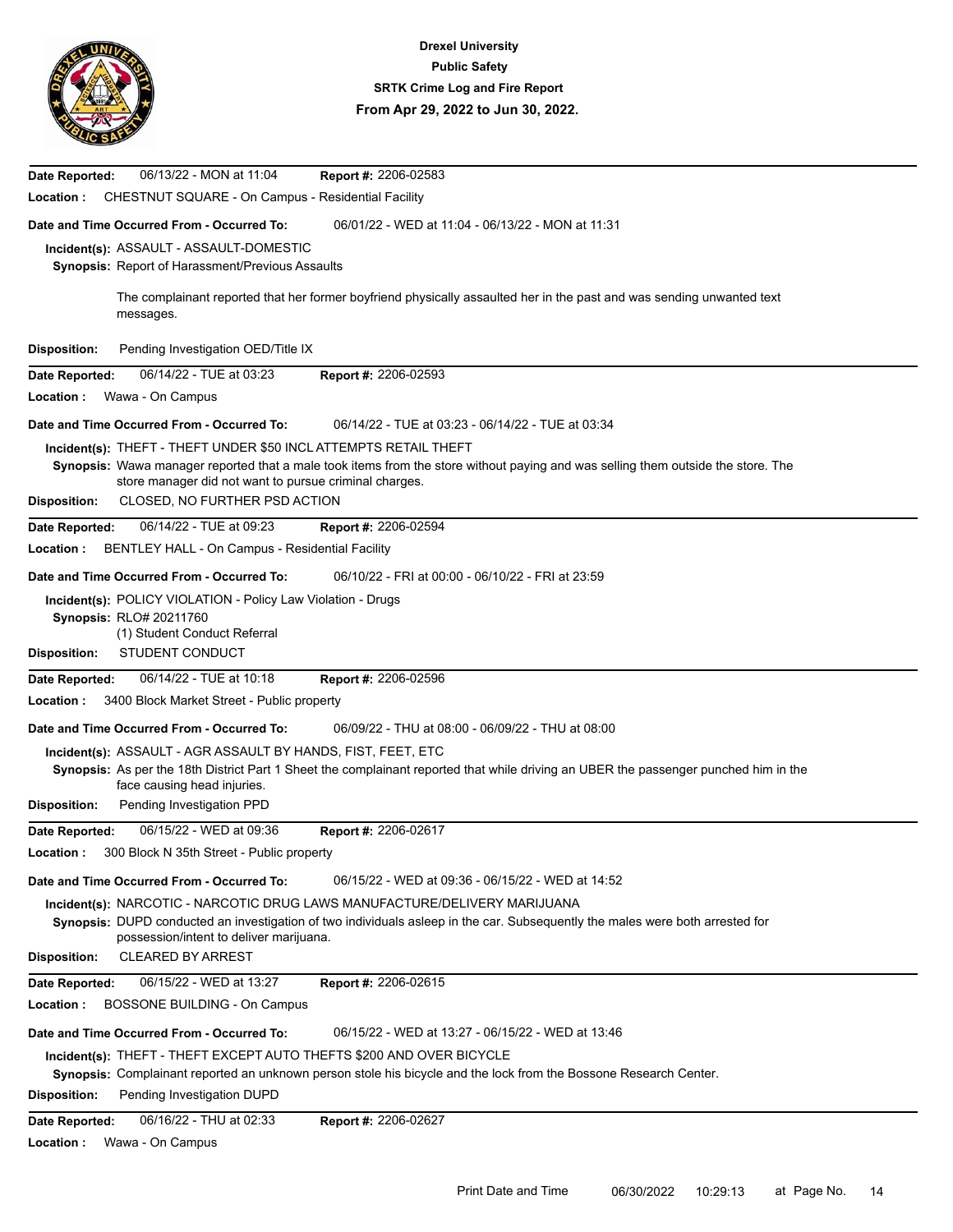

| 06/16/22 - THU at 02:33 - 06/16/22 - THU at 02:51<br>Date and Time Occurred From - Occurred To:                                                                                                                                                                                                             |  |  |
|-------------------------------------------------------------------------------------------------------------------------------------------------------------------------------------------------------------------------------------------------------------------------------------------------------------|--|--|
| Incident(s): THEFT - THEFT UNDER \$50 INCL ATTEMPTS RETAIL THEFT<br>Synopsis: The complainant, Wawa manager reported that a group of juveniles were stealing items from the store. Police were talking to<br>the group, and Wawa employees did not wish to identify the group                               |  |  |
| CLOSED, NO FURTHER PSD ACTION<br><b>Disposition:</b>                                                                                                                                                                                                                                                        |  |  |
| 06/16/22 - THU at 07:32<br>Report #: 2206-02629<br>Date Reported:                                                                                                                                                                                                                                           |  |  |
| Wawa - On Campus<br>Location:                                                                                                                                                                                                                                                                               |  |  |
| Date and Time Occurred From - Occurred To:<br>06/16/22 - THU at 07:32 - 06/16/22 - THU at 07:40                                                                                                                                                                                                             |  |  |
| Incident(s): THEFT - THEFT UNDER \$50 INCL ATTEMPTS RETAIL THEFT                                                                                                                                                                                                                                            |  |  |
| Synopsis: Complainant reported that an unknown person entered the store and stole several consumable goods before fleeing.                                                                                                                                                                                  |  |  |
| <b>Disposition:</b><br>CLOSED, NO FURTHER PSD ACTION                                                                                                                                                                                                                                                        |  |  |
| 06/16/22 - THU at 08:39<br>Report #: 2206-02630<br>Date Reported:                                                                                                                                                                                                                                           |  |  |
| Location:<br>Wawa - On Campus                                                                                                                                                                                                                                                                               |  |  |
| 06/16/22 - THU at 08:39 - 06/16/22 - THU at 08:50<br>Date and Time Occurred From - Occurred To:                                                                                                                                                                                                             |  |  |
| Incident(s): THEFT - THEFT EXCEPT AUTO THEFTS \$50 TO \$199.99 RETAIL                                                                                                                                                                                                                                       |  |  |
| Synopsis: WAWA, Manager stated an unknown male fled the store with 10 cans of Red Bull that he failed to pay for.<br>CLOSED, NO FURTHER PSD ACTION<br><b>Disposition:</b>                                                                                                                                   |  |  |
| 06/16/22 - THU at 14:26<br>Report #: 2206-02635                                                                                                                                                                                                                                                             |  |  |
| Date Reported:<br>Wawa - On Campus<br>Location:                                                                                                                                                                                                                                                             |  |  |
| Date and Time Occurred From - Occurred To:<br>06/16/22 - THU at 14:26 - 06/16/22 - THU at 14:40                                                                                                                                                                                                             |  |  |
| Incident(s): THEFT - THEFT UNDER \$50 INCL ATTEMPTS RETAIL THEFT                                                                                                                                                                                                                                            |  |  |
| Synopsis: Witness viewed an unknown male take consumable goods from Wawa and flee the area.                                                                                                                                                                                                                 |  |  |
| <b>Disposition:</b><br>CLOSED, NO FURTHER PSD ACTION                                                                                                                                                                                                                                                        |  |  |
| 06/16/22 - THU at 15:30<br>Report #: 2206-02638<br>Date Reported:                                                                                                                                                                                                                                           |  |  |
| Non-Disclosed On-Campus Building - On Campus<br>Location:                                                                                                                                                                                                                                                   |  |  |
| 01/01/22 - SAT at 00:00 - 06/16/22 - THU at 12:02<br>Date and Time Occurred From - Occurred To:                                                                                                                                                                                                             |  |  |
| Incident(s): SEX OFFENSE - RAPE - FORCIBLE RAPE<br>Synopsis: OED received information from a 3rd party that the complainant reported to them that they were the victim of a sexual assault<br>on multiple occasions. Complainant is a Drexel student.<br>Pending Investigation OED/Title IX<br>Disposition: |  |  |
| 06/16/22 - THU at 23:37<br>Report #: 2206-02645<br>Date Reported:                                                                                                                                                                                                                                           |  |  |
| Wawa - On Campus<br>Location :                                                                                                                                                                                                                                                                              |  |  |
| Date and Time Occurred From - Occurred To:<br>06/16/22 - THU at 23:37 - 06/16/22 - THU at 23:58                                                                                                                                                                                                             |  |  |
| Incident(s): THEFT - THEFT EXCEPT AUTO THEFTS \$50 TO \$199.99 RETAIL<br>Synopsis: Complainant reported an unknown male entered the Wawa and stole several consumable goods prior to fleeing.                                                                                                               |  |  |
| See Incident Number 2206-02646 (Foot Pursuit/Apprehension Report)<br><b>CLEARED BY ARREST</b><br><b>Disposition:</b>                                                                                                                                                                                        |  |  |
| 06/17/22 - FRI at 01:35<br>Report #: 2206-02648<br>Date Reported:                                                                                                                                                                                                                                           |  |  |
| Location:<br>UNIVERSITY CROSSINGS - Classrooms - On Campus                                                                                                                                                                                                                                                  |  |  |
| 06/17/22 - FRI at 01:35 - 06/17/22 - FRI at 01:58<br>Date and Time Occurred From - Occurred To:                                                                                                                                                                                                             |  |  |
| Incident(s): FRAUD - OTHER FRAUDS                                                                                                                                                                                                                                                                           |  |  |
| Synopsis: Complainant was tricked into sending money to an anonymous person through social media. Complainant was advised to<br>block all contact with the anonymous offender.                                                                                                                              |  |  |
| CLOSED, NO FURTHER PSD ACTION<br><b>Disposition:</b>                                                                                                                                                                                                                                                        |  |  |
|                                                                                                                                                                                                                                                                                                             |  |  |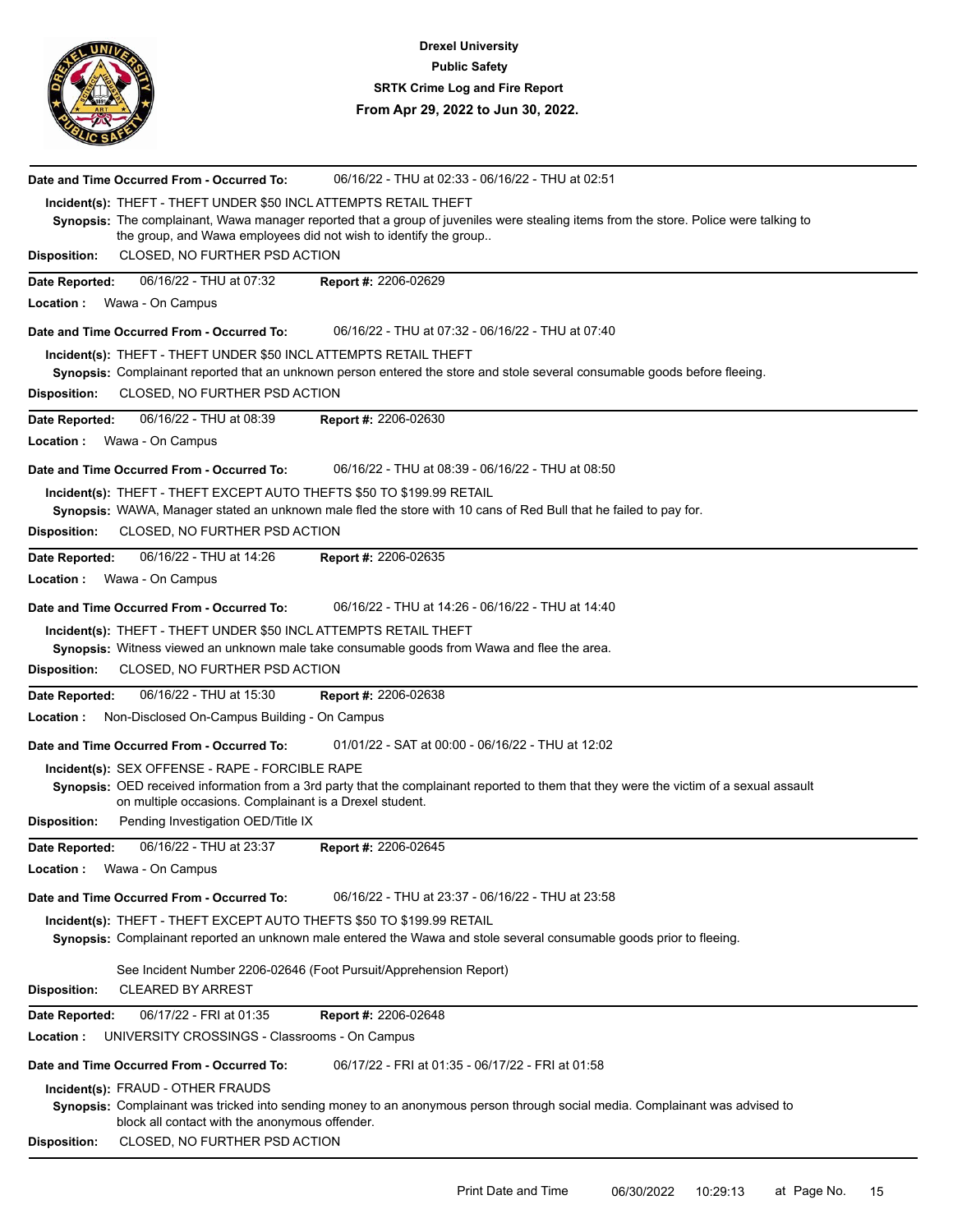

| 06/20/22 - MON at 07:14<br>Report #: 2206-02672<br>Date Reported:                                                                   |  |  |  |  |
|-------------------------------------------------------------------------------------------------------------------------------------|--|--|--|--|
| Location:<br>KELLY HALL - On Campus - Residential Facility                                                                          |  |  |  |  |
| Date and Time Occurred From - Occurred To:<br>06/17/22 - FRI at 15:00 - 06/20/22 - MON at 07:00                                     |  |  |  |  |
| Incident(s): BURGLARY - BURGLARY RES/NIGHT/FORCE ENTRY 6PM - 6AM OTHER RES                                                          |  |  |  |  |
| Synopsis: The complainant (contractor) reported that sometime between 6/17/22 at 3:00pm and 6/20/22 at 7:00am an unknown person(s)  |  |  |  |  |
| forced their way into the building and took various tools and copper from the construction site.                                    |  |  |  |  |
| Pending Investigation DUPD<br><b>Disposition:</b>                                                                                   |  |  |  |  |
| 06/21/22 - TUE at 10:14<br>Report #: 2206-02690<br>Date Reported:                                                                   |  |  |  |  |
| Location :<br>Wawa - On Campus                                                                                                      |  |  |  |  |
| Date and Time Occurred From - Occurred To:<br>06/21/22 - TUE at 10:14 - 06/21/22 - TUE at 13:38                                     |  |  |  |  |
| Incident(s): THEFT - THEFT UNDER \$50 INCL ATTEMPTS RETAIL THEFT                                                                    |  |  |  |  |
| Synopsis: DUPD arrested a male after he took food items from WAWA valued at \$34.77 without paying and fled the store.              |  |  |  |  |
| <b>Disposition:</b><br><b>CLEARED BY ARREST</b>                                                                                     |  |  |  |  |
| Date Reported:<br>06/21/22 - TUE at 10:39<br>Report #: 2206-02689                                                                   |  |  |  |  |
| Location:<br>TOWERS HALL - On Campus - Residential Facility                                                                         |  |  |  |  |
| Date and Time Occurred From - Occurred To:<br>06/06/22 - MON at 10:39 - 06/21/22 - TUE at 11:26                                     |  |  |  |  |
| Incident(s): THEFT - THEFT EXCEPT AUTO THEFTS \$200 AND OVER BUILDING                                                               |  |  |  |  |
| Synopsis: The complainant reported that a Rigid RP 241 Compact press tool was taken from room 202 A inside Towers Hall.             |  |  |  |  |
| <b>Disposition:</b><br>CLOSED, NO FURTHER PSD ACTION                                                                                |  |  |  |  |
| 06/21/22 - TUE at 15:01<br>Report #: 2206-02692<br>Date Reported:                                                                   |  |  |  |  |
| Location :<br>GERRI C. LEBOW HALL - On Campus                                                                                       |  |  |  |  |
| Date and Time Occurred From - Occurred To:<br>06/21/22 - TUE at 15:01 - 06/21/22 - TUE at 15:24                                     |  |  |  |  |
| Incident(s): THEFT - THEFT EXCEPT AUTO THEFTS \$50 TO \$199.99 BICYCLE                                                              |  |  |  |  |
| Synopsis: Complainant reported o 6/21/22, between 8am and 3pm, unknown person/s took his bicycle that was secured to a bike rack    |  |  |  |  |
| with a cable lock. Value \$120.00                                                                                                   |  |  |  |  |
| Pending Investigation DUPD<br><b>Disposition:</b>                                                                                   |  |  |  |  |
| 06/21/22 - TUE at 16:37<br>Report #: 2206-02695<br>Date Reported:                                                                   |  |  |  |  |
| Location:<br>THE SUMMIT - On Campus - Residential Facility                                                                          |  |  |  |  |
| Date and Time Occurred From - Occurred To:<br>06/04/22 - SAT at 12:00 - 06/21/22 - TUE at 17:01                                     |  |  |  |  |
| Incident(s): THEFT - THEFT EXCEPT AUTO THEFTS \$50 TO \$199.99 BICYCLE                                                              |  |  |  |  |
| Synopsis: Complainant reported between 6/4/22 and 6/21/22, unknown person/s took his bicycle that was left unlocked in an unsecured |  |  |  |  |
| bike room.                                                                                                                          |  |  |  |  |
| <b>Disposition:</b><br>CLOSED, NO FURTHER PSD ACTION                                                                                |  |  |  |  |
| 06/21/22 - TUE at 17:43<br>Report #: 2206-02696<br>Date Reported:                                                                   |  |  |  |  |
| KORMAN CENTER - On Campus<br>Location :                                                                                             |  |  |  |  |
| Date and Time Occurred From - Occurred To:<br>06/21/22 - TUE at 17:43 - 06/21/22 - TUE at 17:59                                     |  |  |  |  |
| Incident(s): THEFT - THEFT UNDER \$50 INCL ATTEMPTS ALL OTHER                                                                       |  |  |  |  |
| Synopsis: Complainant reported on 6/21/22, that their phone charger was taken by unknown person/s when it was left unattended.      |  |  |  |  |
| CLOSED, NO FURTHER PSD ACTION<br><b>Disposition:</b>                                                                                |  |  |  |  |
| 06/22/22 - WED at 14:59<br>Report #: 2206-02710<br>Date Reported:                                                                   |  |  |  |  |
| Location :<br>3000 Block Market Street - Public property                                                                            |  |  |  |  |
| Date and Time Occurred From - Occurred To:<br>06/22/22 - WED at 14:59 - 06/22/22 - WED at 15:40                                     |  |  |  |  |
| Incident(s): OTHER OFFENSE - OTHER OFFENSES - DEFIANT TRESPASS                                                                      |  |  |  |  |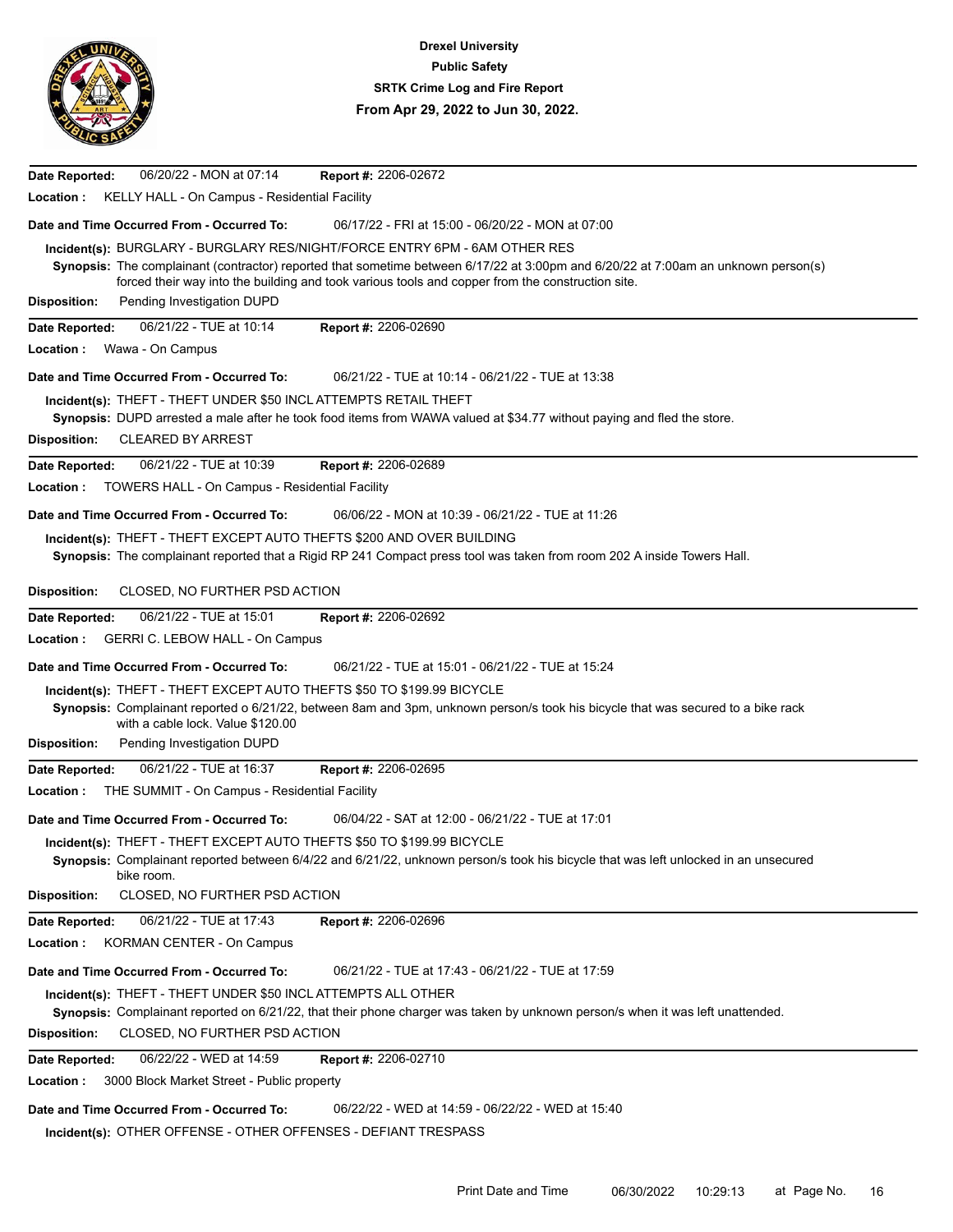

**Synopsis:** Investigate person/ Trespass arrest

| DUPD cited the offender after he was told to leave Drexel property numerous times and did not comply.<br><b>CLEARED BY ARREST</b><br>Disposition: |  |  |  |  |
|---------------------------------------------------------------------------------------------------------------------------------------------------|--|--|--|--|
| 06/22/22 - WED at 21:51<br>Date Reported:<br>Report #: 2206-02713                                                                                 |  |  |  |  |
| THE SUMMIT - On Campus - Residential Facility<br>Location :                                                                                       |  |  |  |  |
| 06/21/22 - TUE at 16:50 - 06/21/22 - TUE at 17:10<br>Date and Time Occurred From - Occurred To:                                                   |  |  |  |  |
| Incident(s): THEFT - THEFT EXCEPT AUTO THEFTS \$200 AND OVER BICYCLE                                                                              |  |  |  |  |
| Synopsis: 3400 Lancaster (The Summit) Theft: Some time after 6/20/22 12PM, person(s) unknown entered the unsecured bike room at                   |  |  |  |  |
| the Summit and took the complainants blue and purple Schwinn bike valued at \$500.                                                                |  |  |  |  |
| Pending Investigation DUPD<br><b>Disposition:</b>                                                                                                 |  |  |  |  |
| 06/23/22 - THU at 03:04<br>Report #: 2206-02716<br>Date Reported:                                                                                 |  |  |  |  |
| Location:<br>OFF CAMPUS LOCATION - Non-reportable location                                                                                        |  |  |  |  |
| Date and Time Occurred From - Occurred To:<br>06/23/22 - THU at 03:04 - 06/23/22 - THU at 03:07                                                   |  |  |  |  |
| Incident(s): ASSAULT - OTHER ASSAULTS                                                                                                             |  |  |  |  |
| Synopsis: Report for prior assault off campus.                                                                                                    |  |  |  |  |
| Complainant reported that while at an off campus location he was punched in the face by someone known to him.                                     |  |  |  |  |
| <b>STUDENT CONDUCT</b><br><b>Disposition:</b>                                                                                                     |  |  |  |  |
| 06/23/22 - THU at 04:26<br>Report #: 2206-02717<br>Date Reported:                                                                                 |  |  |  |  |
| Wawa - On Campus<br>Location :                                                                                                                    |  |  |  |  |
| Date and Time Occurred From - Occurred To:<br>06/23/22 - THU at 04:26 - 06/23/22 - THU at 04:42                                                   |  |  |  |  |
|                                                                                                                                                   |  |  |  |  |
| Incident(s): THEFT - THEFT UNDER \$50 INCL ATTEMPTS RETAIL THEFT<br>Synopsis: Theft in progress at Wawa.                                          |  |  |  |  |
|                                                                                                                                                   |  |  |  |  |
| The complainant reported that an unknown male took items from the Wawa without paying. The items were found unattended                            |  |  |  |  |
| and recovered from the subway platform and returned to Wawa.<br>CLOSED, NO FURTHER PSD ACTION<br><b>Disposition:</b>                              |  |  |  |  |
| 06/24/22 - FRI at 21:48<br>Report #: 2206-02749                                                                                                   |  |  |  |  |
| Date Reported:<br>35TH/SPRING GARDEN STS - Non-reportable location<br>Location :                                                                  |  |  |  |  |
|                                                                                                                                                   |  |  |  |  |
| Date and Time Occurred From - Occurred To:<br>06/10/22 - FRI at 21:48 - 06/24/22 - FRI at 22:03                                                   |  |  |  |  |
| Incident(s): THEFT - THEFT FROM VEHICLE ACCESSORIES, \$200 AND OVER                                                                               |  |  |  |  |
| Synopsis: The complainant reported that an unknown person(s) took the catalytic converter from her black Volkswagen Jetta.                        |  |  |  |  |
| <b>Disposition:</b><br>Pending Investigation DUPD                                                                                                 |  |  |  |  |
| Date Reported:<br>06/26/22 - SUN at 02:33<br>Report #: 2206-02761                                                                                 |  |  |  |  |
| CHESTNUT SQUARE - On Campus - Residential Facility<br>Location :                                                                                  |  |  |  |  |
| Date and Time Occurred From - Occurred To:<br>06/26/22 - SUN at 02:33 - 06/26/22 - SUN at 02:53                                                   |  |  |  |  |
| Incident(s): POLICY VIOLATION - Policy Law Violation - Alcohol                                                                                    |  |  |  |  |
| Synopsis: (1) Policy Violation - Alcohol                                                                                                          |  |  |  |  |
| STUDENT CONDUCT<br><b>Disposition:</b>                                                                                                            |  |  |  |  |
| 06/27/22 - MON at 03:09<br>Report #: 2206-02771<br>Date Reported:                                                                                 |  |  |  |  |
| Carriage House Apartments (Private Res/Business) - Non-reportable location<br>Location :                                                          |  |  |  |  |
| Date and Time Occurred From - Occurred To:<br>06/27/22 - MON at 03:09 - 06/27/22 - MON at 04:06                                                   |  |  |  |  |
| Incident(s): OTHER OFFENSE - OTHER OFFENSES - HARASSMENT BY COMMUNICATION                                                                         |  |  |  |  |
| Synopsis: The complainant reported that he met an unknown female on social media and sent the female compromising photographs.                    |  |  |  |  |
| The female then demanded a payment and threatened to send the photographs if she did not receive the payment.                                     |  |  |  |  |
| Pending Investigation DUPD<br><b>Disposition:</b>                                                                                                 |  |  |  |  |